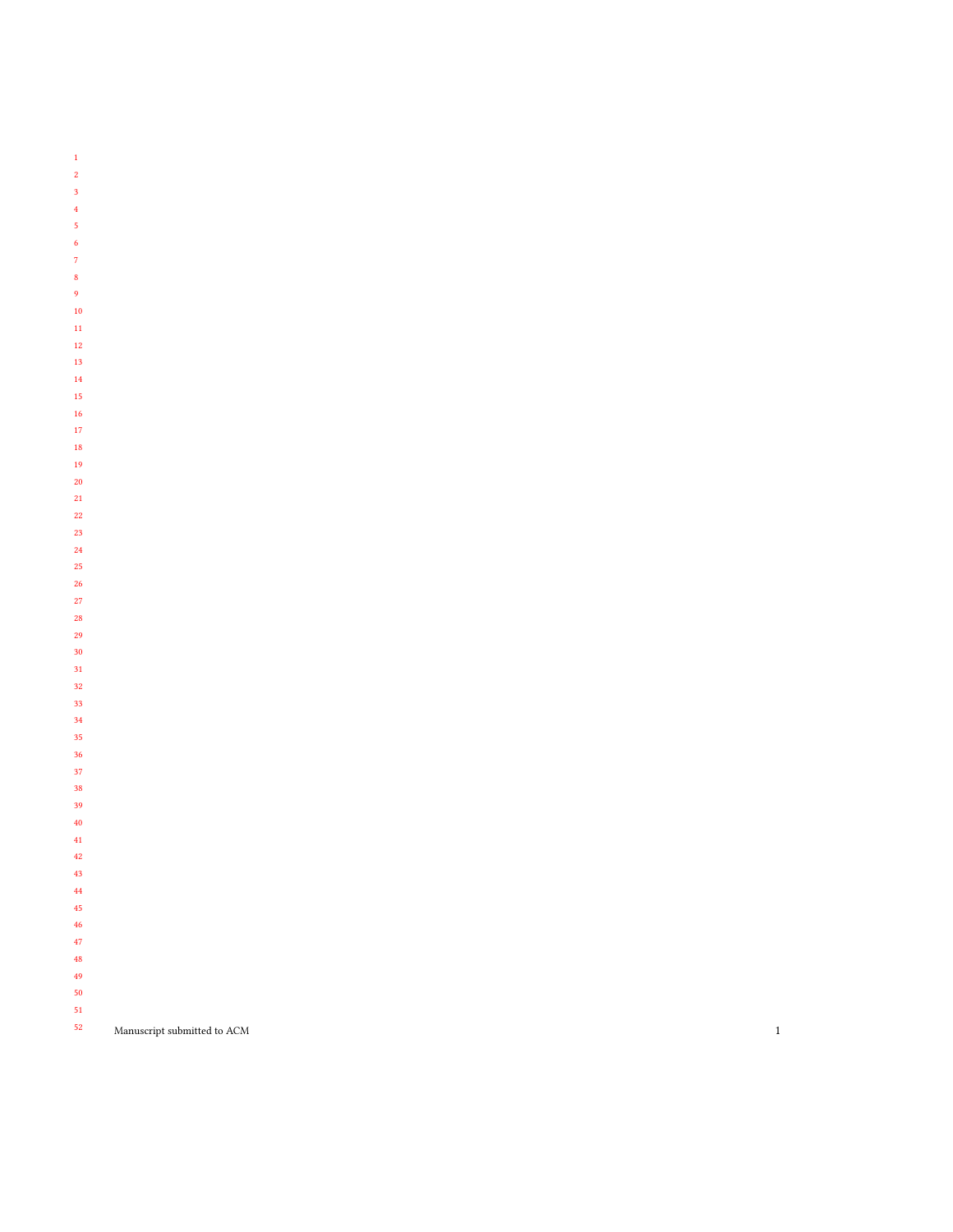| <b>Blockchains for Business Process Management - Challenges and Opportunities</b> |
|-----------------------------------------------------------------------------------|
|                                                                                   |
| JAN MENDLING, Wirtschaftsuniversität Wien, Austria                                |
| INGO WEBER, Data61, CSIRO, Australia                                              |
| WIL VAN DER AALST, Eindhoven University of Technology, The Netherlands            |
| JAN VOM BROCKE, University of Liechtenstein, Liechtenstein                        |
| CRISTINA CABANILLAS, Wirtschaftsuniversität Wien, Austria                         |
| FLORIAN DANIEL, Politecnico di Milano, Italy                                      |
| SØREN DEBOIS, IT University of Copenhagen, Denmark                                |
| CLAUDIO DI CICCIO, Wirtschaftsuniversität Wien, Austria                           |
| MARLON DUMAS, University of Tartu, Estonia                                        |
| SCHAHRAM DUSTDAR, TU Wien, Austria                                                |
| AVIGDOR GAL, Technion - Israel Institute of Technology, Israel                    |
| LUCIANO GARCÍA-BAÑUELOS, University of Tartu, Estonia                             |
| GUIDO GOVERNATORI, Data61, CSIRO, Australia                                       |
| RICHARD HULL, IBM Research, United States of America                              |
| MARCELLO LA ROSA, Queensland University of Technology, Australia                  |
| HENRIK LEOPOLD, Vrije Universiteit, The Netherlands                               |
| FRANK LEYMANN, IAAS, Universität Stuttgart, Germany                               |
| JAN RECKER, Queensland University of Technology, Australia                        |
| MANFRED REICHERT, Ulm University, Germany                                         |
| HAJO A. REIJERS, Vrije Universiteit, The Netherlands                              |
| STEFANIE RINDERLE-MA, University of Vienna, Austria                               |
| ANDREAS SOLTI, Wirtschaftsuniversität Wien, Austria                               |
| MICHAEL ROSEMANN, Queensland University of Technology, Australia                  |
| STEFAN SCHULTE, TU Wien, Austria                                                  |
| MUNINDAR P. SINGH, North Carolina State University, United States of America      |
| TIJS SLAATS, University of Copenhagen, Denmark                                    |
| MARK STAPLES, Data61, CSIRO, Australia                                            |
| BARBARA WEBER, Technical University of Denmark, Denmark                           |
| MATTHIAS WEIDLICH, Humboldt-Universität zu Berlin, Germany                        |
| MATHIAS WESKE, Hasso-Plattner-Institute, Universität Potsdam, Germany             |
| XIWEI XU, Data61, CSIRO, Australia                                                |
| LIMING ZHU, Data61, CSIRO, Australia                                              |

Permission to make digital or hard copies of all or part of this work for personal or classroom use is granted without fee provided that copies are not made or distributed for profit or commercial advantage and that copies bear this notice and the full citation on the first page. Copyrights for components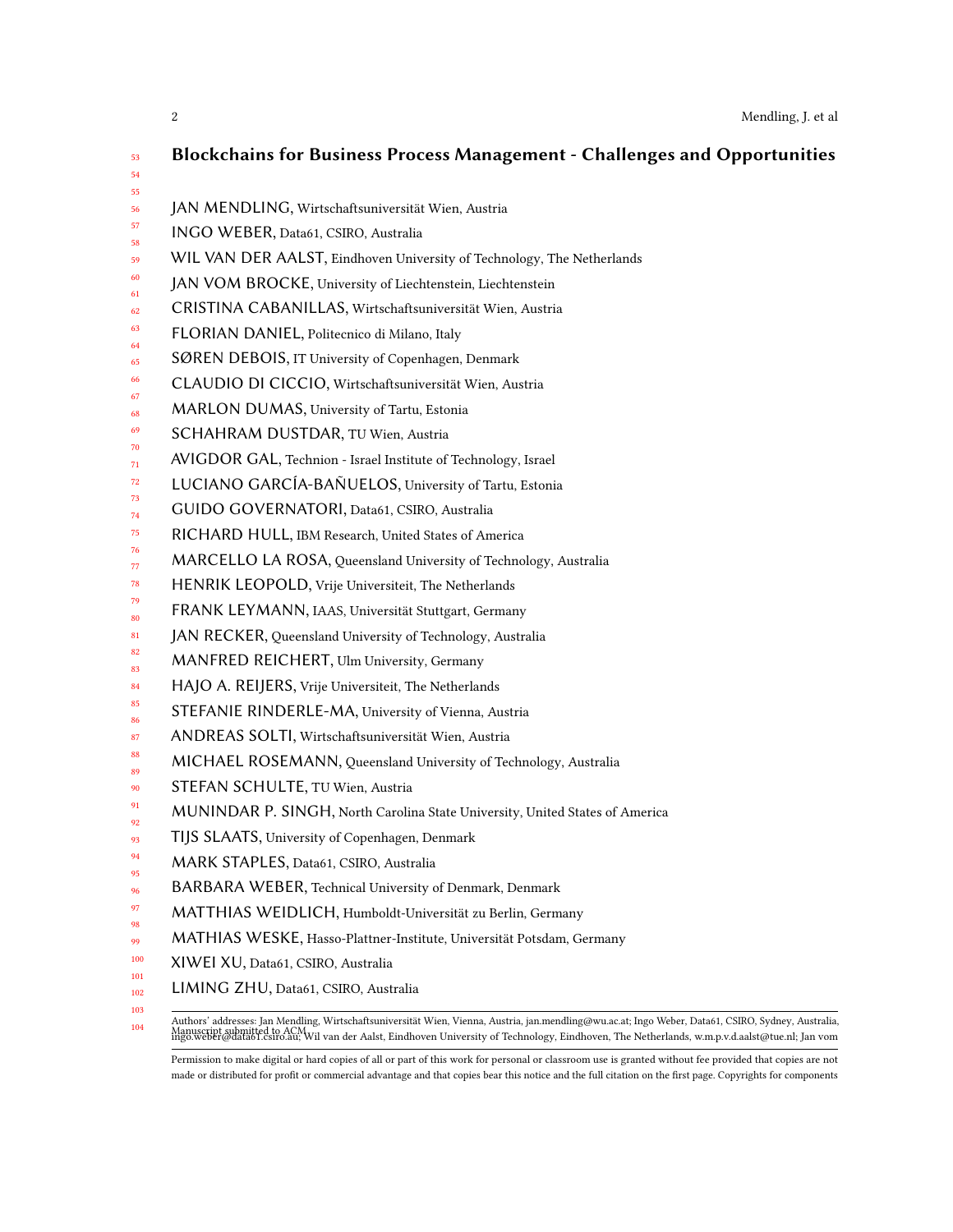### Blockchains for Business Process Management - Challenges and Opportunities 3

105 106 107 108 109 110 111 Blockchain technology offers a sizable promise to rethink the way inter-organizational business processes are managed because of its potential to realize execution without a central party serving as a single point of trust (and failure). To stimulate research on this promise and the limits thereof, in this paper we outline the challenges and opportunities of blockchain for Business Process Management (BPM). We first reflect how blockchains could be used in the context of the established BPM lifecycle and second how they might become relevant beyond. We conclude our discourse with a summary of seven research directions for investigating the application of blockchain technology in the context of BPM.

- 112 CCS Concepts: • Information systems → Enterprise information systems; Middleware business process managers; • Applied com-
- 113 114 puting → Business process management; • Software and its engineering → Software development process management;
- 115 • Computing methodologies  $\rightarrow$  Modeling and simulation;

116 117 Additional Key Words and Phrases: Blockchain, Business Process Management, Research Challenges

#### 118 ACM Reference Format:

119 120 121 122 123 124 125 Jan Mendling, Ingo Weber, Wil van der Aalst, Jan vom Brocke, Cristina Cabanillas, Florian Daniel, Søren Debois, Claudio Di Ciccio, Marlon Dumas, Schahram Dustdar, Avigdor Gal, Luciano García-Bañuelos, Guido Governatori, Richard Hull, Marcello La Rosa, Henrik Leopold, Frank Leymann, Jan Recker, Manfred Reichert, Hajo A. Reijers, Stefanie Rinderle-Ma, Andreas Solti, Michael Rosemann, Stefan Schulte, Munindar P. Singh, Tijs Slaats, Mark Staples, Barbara Weber, Matthias Weidlich, Mathias Weske, Xiwei Xu, and Liming Zhu. 2010. Blockchains for Business Process Management - Challenges and Opportunities. ACM Trans. Manag. Inform. Syst. 9, 4, Article 39 (March 2010), [16](#page-15-0) pages. <https://doi.org/0000001.0000001>

## 1 INTRODUCTION

126 127 128

129 130 131 132 133 Business process management (BPM) is concerned with the design, execution, monitoring, and improvement of business processes. Systems that support the enactment and execution of processes have extensively been used by companies to streamline and automate intra-organizational processes. Yet, for inter-organizational processes, challenges of joint design and a lack of mutual trust have hampered a broader uptake.

- 153 © 2010 Association for Computing Machinery.
- 154 Manuscript submitted to ACM
- 155 156

<sup>134</sup> 135 136 137 138 139 140 141 142 143 144 145 146 147 148 149 150 Brocke, University of Liechtenstein, Vaduz, Liechtenstein, jan.vom.brocke@uni.li; Cristina Cabanillas, Wirtschaftsuniversität Wien, Vienna, Austria, cristina.cabanillas@wu.ac.at; Florian Daniel, Politecnico di Milano, Milan, Italy, florian.daniel@polimi.it; Søren Debois, IT University of Copenhagen, Copenhagen, Denmark, debois@itu.dk; Claudio Di Ciccio, Wirtschaftsuniversität Wien, Vienna, Austria, claudio.di.ciccio@wu.ac.at; Marlon Dumas, University of Tartu, Tartu, Estonia, marlon.dumas@ut.ee; Schahram Dustdar, TU Wien, Vienna, Austria, dustdar@tuwien.ac.at; Avigdor Gal, Technion - Israel Institute of Technology, Haifa, Israel, avigal@technion.ac.il; Luciano García-Bañuelos, University of Tartu, Tartu, Estonia, luciano.garcia@ ut.ee; Guido Governatori, Data61, CSIRO, Brisbane, Australia, guido.governatori@data61.csiro.au; Richard Hull, IBM Research, Yorktown Heights, United States of America, hull@us.ibm.com; Marcello La Rosa, Queensland University of Technology, Brisbane, Australia, m.larosa@qut.edu.au; Henrik Leopold, Vrije Universiteit, Amsterdam, The Netherlands, h.leopold@vu.nl; Frank Leymann, IAAS, Universität Stuttgart, Stuttgart, Germany, frank.leymann@iaas.uni-stuttgart.de; Jan Recker, Queensland University of Technology, Brisbane, Australia, j.recker@qut.edu.au; Manfred Reichert, Ulm University, Ulm, Germany, manfred.reichert@uni-ulm.de; Hajo A. Reijers, Vrije Universiteit, Amsterdam, The Netherlands, h.a.reijers@vu.nl; Stefanie Rinderle-Ma, University of Vienna, Vienna, Austria, stefanie.rinderle-ma@univie.ac.at; Andreas Solti, Wirtschaftsuniversität Wien, Vienna, Austria, andreas.rogge-solti@wu.ac.at; Michael Rosemann, Queensland University of Technology, Brisbane, Australia, m.rosemann@qut.edu.au; Stefan Schulte, TU Wien, Vienna, Austria, stefan.schulte@tuwien.ac.at; Munindar P. Singh, North Carolina State University, Raleigh, United States of America, mpsingh@ncsu.edu; Tijs Slaats, University of Copenhagen, Copenhagen, Denmark, slaats@di.ku.dk; Mark Staples, Data61, CSIRO, Sydney, Australia, mark.staples@data61.csiro.au; Barbara Weber, Technical University of Denmark, Lyngby, Denmark, bweb@dtu.dk; Matthias Weidlich, Humboldt-Universität zu Berlin, Berlin, Germany, matthias.weidlich@hu-berlin.de; Mathias Weske, Hasso-Plattner-Institute, Universität Potsdam, Potsdam, Germany, mathias.weske@hpi.de; Xiwei Xu, Data61, CSIRO, Sydney, Australia, xiwei.xu@data61.csiro.au; Liming Zhu, Data61, CSIRO, Sydney, Australia, liming.zhu@data61.csiro.au.

<sup>151</sup> 152 of this work owned by others than ACM must be honored. Abstracting with credit is permitted. To copy otherwise, or republish, to post on servers or to redistribute to lists, requires prior specific permission and/or a fee. Request permissions from permissions@acm.org.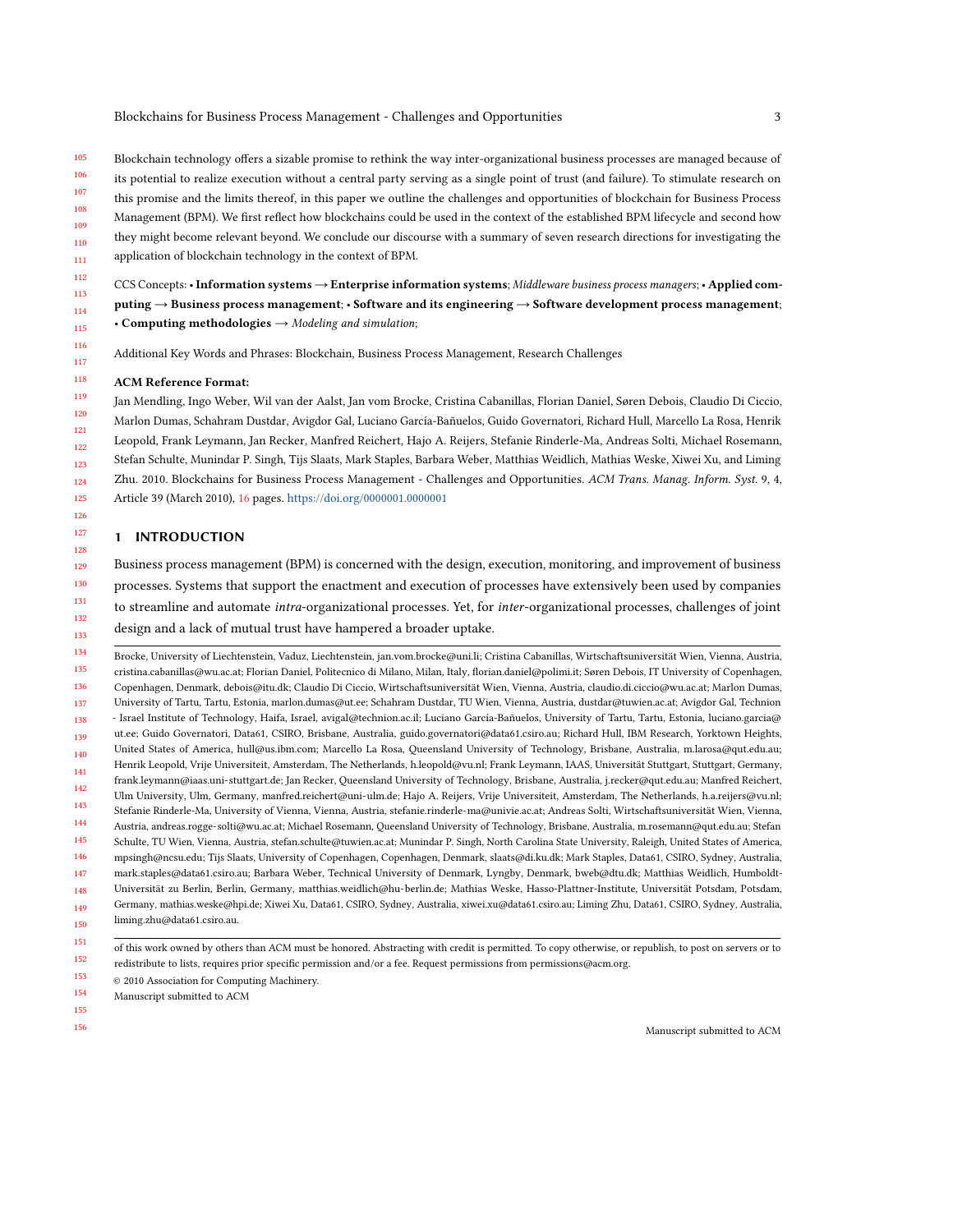Emerging blockchain technology has the potential to drastically change the environment in which inter-organizational processes are able to operate. Blockchains offer a way to execute processes in a trustworthy manner even in a network without any mutual trust between nodes. Key aspects are specific algorithms that lead to consensus among the nodes and market mechanisms that motivate the nodes to progress the network. Through these capabilities, this technology has the potential to shift the discourse in BPM research about how systems might enable the enactment, execution, monitoring or improvement of business process within or across business networks.

165 166 167 168 169 170 171 172 In this paper, we describe what we believe are the main new challenges and opportunities of blockchain technology for BPM. This leads to directions for research activities to investigate both challenges and opportunities. Section [2](#page-3-0) provides a background on fundamental concepts of blockchain technology and an illustrative example of how this technology applies to business processes. Sections [3](#page-7-0) focuses on the impact of blockchains on the traditional BPM lifecycle phases [\[Dumas et al.](#page-14-0) [2013\]](#page-14-0). Section [4](#page-11-0) goes beyond it and asks which impact blockchains might have on core capability areas of BPM [\[Rosemann and vom Brocke](#page-14-1) [2015\]](#page-14-1). Section [5](#page-12-0) summarizes this discussion by emphasizing seven future research directions.

## <span id="page-3-0"></span>2 BACKGROUND

This section summarizes the essential aspects of blockchain technology and discusses initial research efforts at the intersection of BPM and blockchains.

#### 180 181 2.1 Blockchain Technology

182 183 184 185 186 187 In its original form, Blockchain is a distributed database technology that builds on a tamper-proof list of timestamped transaction records. Among others, it is used for cryptocurrencies such as Bitcoin [\[Nakamoto](#page-14-2) [2008\]](#page-14-2). Its innovative power stems from allowing parties to transact with others they do not trust over a computer network in which nobody is trusted. This is enabled by a combination of peer-to-peer networks, consensus-making, cryptography, and market mechanisms.

188 189 190 191 192 193 194 195 196 197 198 199 200 201 202 203 204 205 206 207 Blockchain derives its name from the fact that its essential data structure is a chained list of blocks. This chain of blocks is distributed over a peer-to-peer network, in which every node maintains the latest version of it. Blocks can contain information about transactions. In this way, we can for instance know that a buyer has ordered 200 items of a particular type of material from a vendor at a specific time. When a new block is added to the blockchain, it is signed using cryptographic methods. In this way, it can be checked if its content and its signature match. For example, we take the content  $c =$ "Buyer orders 200 items from vendor" and apply a specific hash function  $h(c)$ , we get a unique result r. This result is also used in the next block of transactions, such that we obtain a chain. In case somebody would try to alter a transaction, this would change the hash value of its block, and therefore break the chain. Since every node can create blocks in a peer-to-peer network, there has to be consensus on the new version of the blockchain including a new block. This is achieved with consensus algorithms that are based on concepts like proof-of-work or proof-of-stake [\[Bentov et al.](#page-13-0) [2016\]](#page-13-0). In proof-of-work, miners guess a value for a specific field, to fulfill the condition that r must be smaller than a threshold (which is dynamically adjusted by the network based on a predefined protocol). In proof-of-stake, miners are selected based on the size of their stake , i.e., amount of cryptocurrency held by them. The rationale is that a high stake is a strong motivation for not cheating: if the miners cheat (and this is detected), the respective cryptocurrency will be devalued. The network protocols and dynamic adjustment of thresholds are designed to avoid network overload. In summary, these foundational blockchain concepts support two important notions that

208 Manuscript submitted to ACM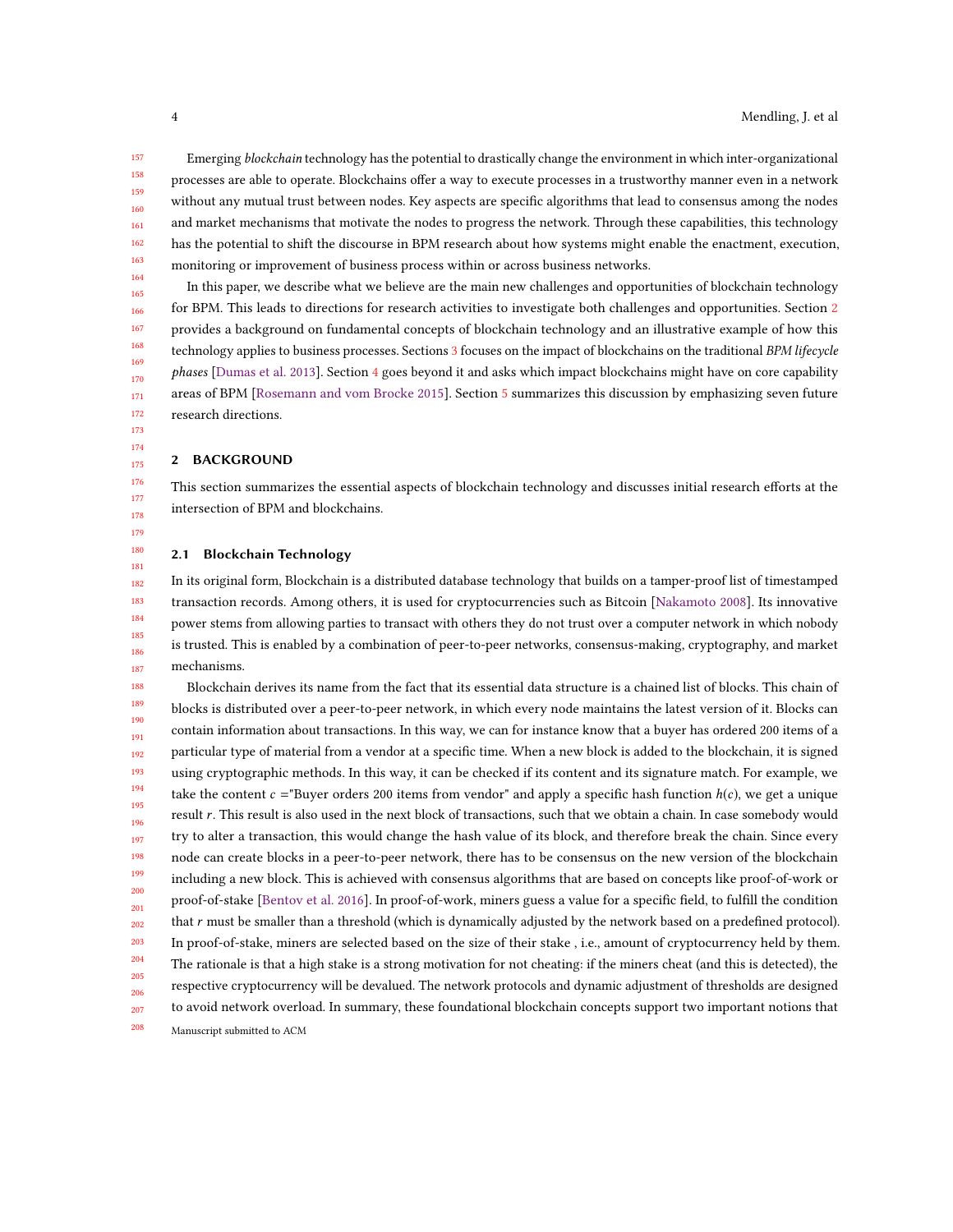209 210 211 are also essential for business processes: the blockchain as a data structure captures the history and the current state of the network and transactions move the system to a new state.

212 213 214 215 216 217 218 219 220 221 222 223 Blockchain offers an additional concept that is important for business processes, called smart contracts [\[Szabo](#page-15-1) [1997\]](#page-15-1). Consider again the example of the buyer ordering 200 items from the vendor. Business processes involve rules how to respond to specific conditions. If, for instance, the vendor does not deliver within two weeks, the buyer might be entitled to receive a penalty payment. Such conditional behavior can be expressed by smart contracts. For instance, the Ethereum blockchain supports Turing-complete programming languages for smart contracts<sup>[1](#page-4-0)</sup>. The code in these languages is deterministic and relies on a closed-world assumption: only information that is stored on the blockchain is available in the runtime environment. Smart contract code is deployed with a specific type of transaction. As with any other blockchain transaction, the deployment of smart contract code to the blockchain is immutable. Once deployed, smart contracts offer a way to execute code directly on the blockchain network, like the conditional transfer of money in our example if a certain condition is fulfilled.

By using blockchain technology, untrusted parties can establish trust in the truthful execution of the code. Smart contracts can be used to implement business collaborations in general and inter-organizational business processes in particular. The potential of blockchain-based distributed ledgers to enable collaboration in open environments has been successfully tested in diverse fields ranging from diamonds trading to securities settlement [\[Walport](#page-15-2) [2016\]](#page-15-2).

At this stage, it has to be noted that blockchain technology still faces numerous general technological challenges. A mapping study by [\[Yli-Huumo et al.](#page-15-3) [2016\]](#page-15-3) found that a majority of these challenges have not been addressed by the research community, albeit we note that blockchain developer communities actively discuss some of these challenges and suggest a myriad of potential solutions $^2$  $^2$ . Some of them can be addressed by using private or consortium blockchain instead of a fully open networks [\[Mougayar](#page-14-3) [2016\]](#page-14-3). In general, the technological challenges include the following [\[Swan](#page-15-4) [2015\]](#page-15-4).

Throughput in the Ethereum blockchain is limited to approx. 15 transaction inclusions per second (tps) currently. In comparison, transaction volumes for the VISA payment network are 2,000 tps on average, with a tested capacity of up to 50,000 tps. However, the experimental Red Belly Blockchain which particularly caters to private or consortium blockchains has achieved more than 400,000 tps in a lab test  $^3$  $^3$ .

Latency is also an issue. Transaction inclusion in the absence of network congestion takes a certain amount of time. In addition, a number of confirmation blocks are typically recommended to ensure the transaction does not get removed due to accidental or malicious forking. That means that transactions can be seen as committed after 60 minutes on average in Bitcoin, or 3 to 10 minutes in Ethereum. Even with improvements of techniques like the lightning network or side chains spawned off from the main chain, blockchains are unlikely to achieve latencies as low as centrally-controlled systems.

249 250 251 252 253 254 255 256 Size and bandwidth limitations are variations of the throughput issue: if the transaction volume of VISA were to be processed by Bitcoin, the full replication of the entire blockchain data structure would pose massive problems. [\[Yli-Huumo et al.](#page-15-3) [2016\]](#page-15-3) quote 214 PB per year, thus posing a challenge in data storage and bandwidth. Private and consortium chains and concepts like the lightning network or side chains all aim to address these challenges. In this context it is worth noting that most everyday users can use wallets instead, which require only small amounts of storage.

<span id="page-4-1"></span><span id="page-4-0"></span><sup>1</sup><https://www.ethereum.org/>

<span id="page-4-2"></span><sup>3</sup><http://poseidon.it.usyd.edu.au/~concurrentsystems/rbbc/>

257

<sup>258</sup> 259 <sup>2</sup><http://www.the-blockchain.com/2017/01/24/adi-ben-ari-outstanding-challenges-blockchain-technology-2017/>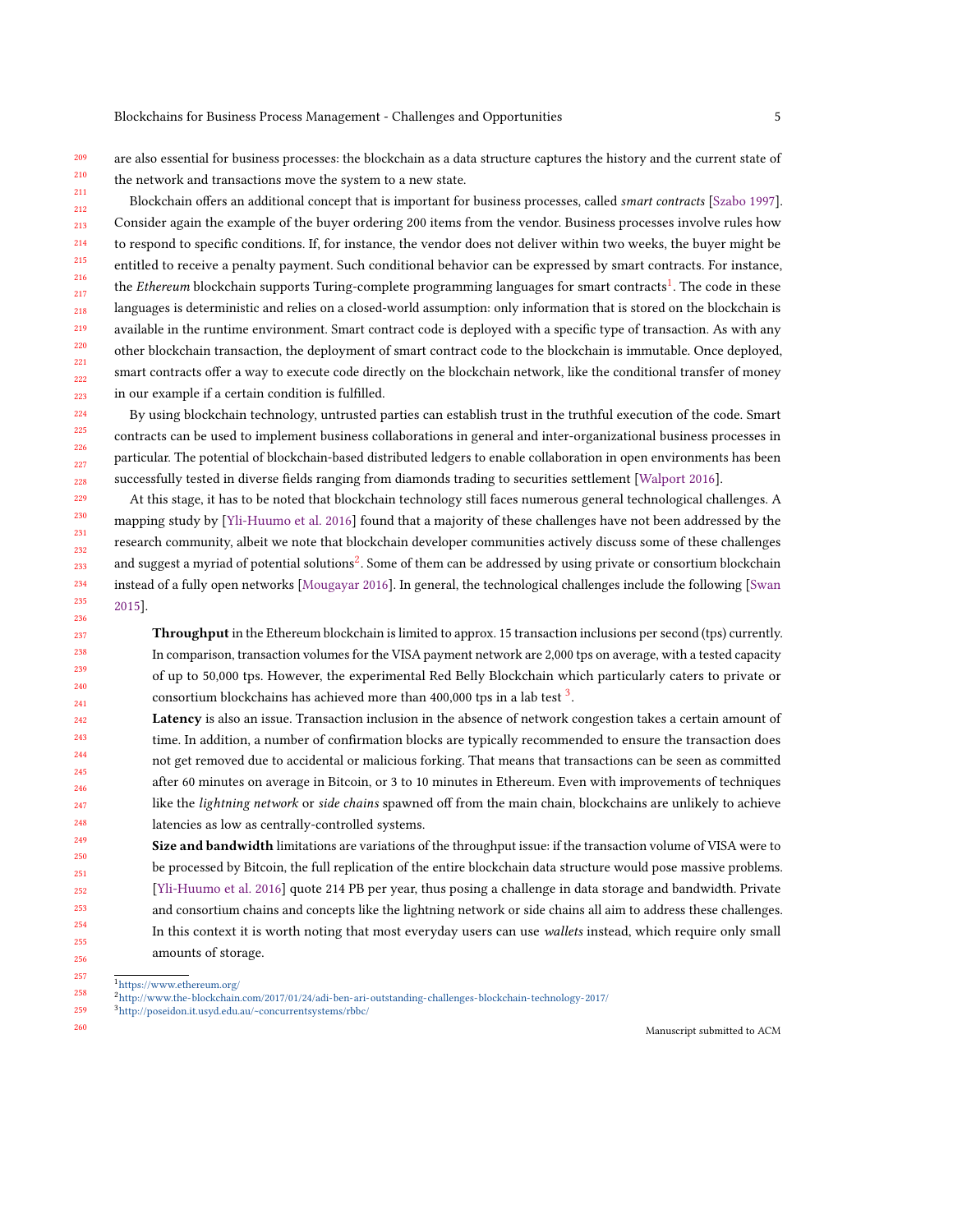- 261 262 263 264 Usability is limited at this point, in terms of both developer support (lack of adequate tooling) and end-user support (hard to use and understand). Recent advances on developer support include efforts by some of the authors towards model-driven development [\[García-Bañuelos et al.](#page-14-4) [2017;](#page-14-4) [Tran et al.](#page-15-5) [2017;](#page-15-5) [Weber et al.](#page-15-6) [2016\]](#page-15-6).
- 265 266 267 268 269 270 271 Security will always pose a challenge on an open network like a public blockchain. Security is often discussed in terms of the CIA properties [\[Dhillon and Backhouse](#page-14-5) [2000\]](#page-14-5). First, confidentiality is per se low in a distributed system that replicates all data over its network, but can be addressed by targeted encryption [\[Kosba et al.](#page-14-6) [2016\]](#page-14-6). Second, integrity is a strong suit of blockchains, albeit challenges do exist [\[Eyal and Sirer](#page-14-7) [2014;](#page-14-7) [Gervais et al.](#page-14-8) [2016\]](#page-14-8). Third, *availability* can be considered high in terms of reads from blockchain due to the wide replication, but is less favorable in terms of write availability [\[Weber et al.](#page-15-7) [2017\]](#page-15-7).
	- Wasted resources, particularly electricity, are due to the consensus mechanism, where miners constantly compete in a race to mine the next block for a high reward. Alternatives to the proof-of-work, like proof-ofstake [\[Bentov et al.](#page-13-0) [2016\]](#page-13-0), have been discussed for a while and would be much more efficient. At the time of writing, they remain an unproven but highly interesting alternative.
	- Hard forks are changes to the protocol of a blockchain which enable transactions or blocks which were previously considered invalid [\[Decker and Wattenhofer](#page-14-9) [2013\]](#page-14-9). They essentially change the rules of the game and therefore require a consensus by a vast majority of the miners to be effective [\[Bonneau et al.](#page-13-1) [2015\]](#page-13-1). While hard forks can be controversial in public blockchains, as demonstrated by the split of the Ethereum blockchain into a hard forked main chain and Ethereum Classic, this is less of an issue for private and consortium blockchains where such a consensus is more easily found.
- 285 286 287 288 289 290 291 Many of these general technological challenges of blockchains are currently the focus of the emergent body of research. As noted, our main interest is in the potential of blockchain technology to enable a shift in BPM research. Our belief is vested both in the novel technological properties discussed above and in the already available attempts of using blockchain technology in the definition and implementation of fundamentally novel business processes. We review these attempts in the following.
- 292 293

294

## 2.2 Business Processes and Blockchain Technology

295 296 297 298 299 300 301 302 We are not the first to identify the application potential of blockchain technology to business processes. In fact, several blockchains are currently adopted in various domains to facilitate the operation of new business processes. For example, [\[Nofer et al.](#page-14-10) [2017\]](#page-14-10) list applications in the financial sector including crypto-currency transactions, securities trading and settlement, and insurances as well as non-financial applications such as notary services, music distribution, and various services like proof of existence, authenticity, or storage. Other works describe application scenarios involving blockchain technology in logistics and supply chain processes, for instance in the agricultural sector [\[Staples et al.](#page-15-8) [2017\]](#page-15-8).

303 304 305 306 307 308 309 310 311 A proposal to support inter-organizational processes through blockchain technology is described by [\[Weber et al.](#page-15-6) [2016\]](#page-15-6): large parts of the control flow and business logic of inter-organizational business processes can be compiled from process models into smart contracts which ensure the joint process is correctly executed. So-called trigger components allow connecting these inter-organizational process implementations to Web services and internal process implementations. These triggers serve as a bridge between the blockchain and enterprise applications. The cryptocurrency concept enables the optional implementation of conditional payment and built-in escrow management at defined points within the process, where this is desired and feasible.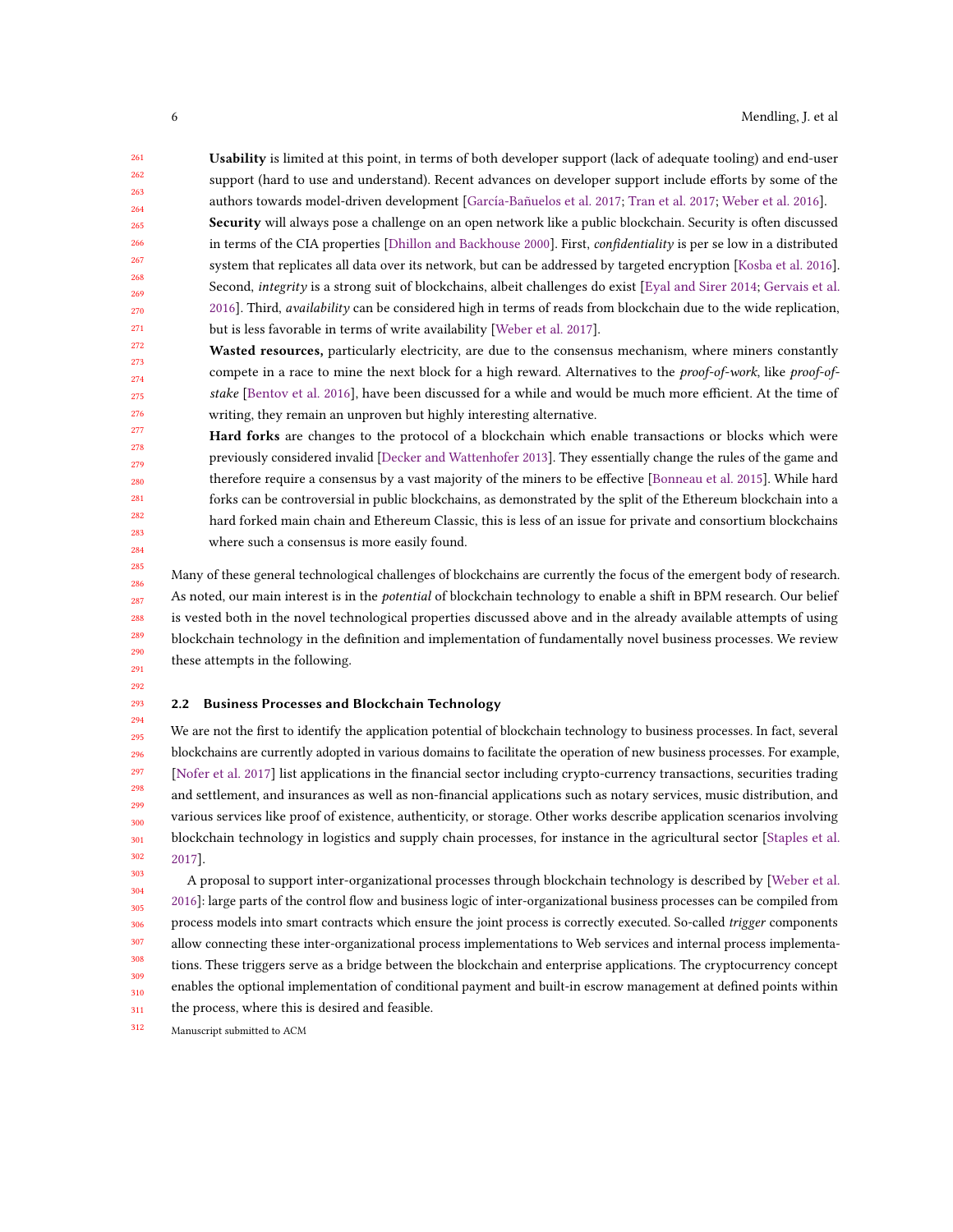<span id="page-6-0"></span>

Fig. 1. Supply Chain Scenario from [\[Weber et al.](#page-15-6) [2016\]](#page-15-6)

To illustrate these capabilities, Figure [1](#page-6-0) shows a simplified supply chain scenario, where a bulk buyer orders goods from a manufacturer. The manufacturer, in turn, orders supplies through a middleman, which are sent from the supplier to the manufacturer via a special carrier. Without global monitoring each participant has restricted visibility of the overall progress. This may very well be a basis for misunderstandings and shifting blame in cases of conflict. Modeldriven approaches such as proposed by [\[García-Bañuelos et al.](#page-14-4) [2017;](#page-14-4) [Weber et al.](#page-15-6) [2016\]](#page-15-6) produce code of smart contracts that implement the process (see Figure [2\)](#page-7-1).

If executed using smart contracts on a blockchain, typical barriers complicating the deployment of inter-organization processes can be removed. (i) The blockchain can serve as an immutable public ledger, so that participants can review a trustworthy history of messages to pinpoint the source of an error. This means that all state-changing messages have to be recorded in the blockchain. (ii) Smart contracts can offer independent process monitoring from a global viewpoint, such that only expected messages are accepted, and only if they are sent from the player registered for the respective role in the process instance. (iii) Encryption can ensure that only the data that must be visible is public, while the remaining data is only readable for the process participants that require it.

These capabilities demonstrate how blockchains can help organizations to implement and execute business processes across organizational boundaries even if they cannot agree on a trusted third party. This is a fundamental advance, because the core aspects of this technology enable support of enterprise collaborations going far beyond asset management, including the management of entire supply chains, tracking food from source to consumption to increase safety, or sharing personal health records in privacy-ensuring ways amongst medical service providers.

Manuscript submitted to ACM

362 363 364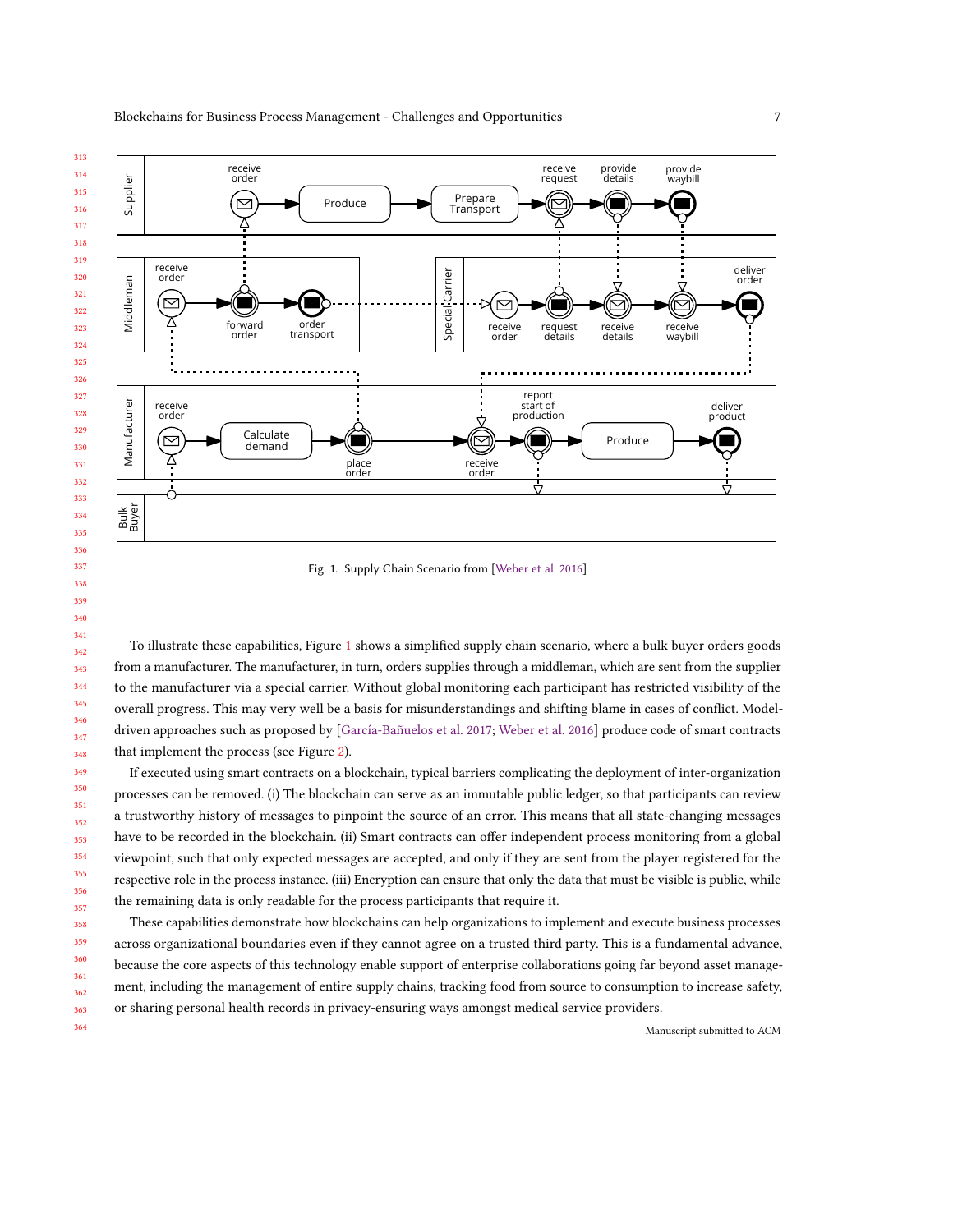```
contract BPMNContract {
365
                            \mathbf{1}uint marking = 1;
                           \ddot{\phantom{0}}366
                                  address manufacturer;
                           3
367
                            \overline{A}function PlaceOrder ( -input data - ) returns ( bool ) {
                            \overline{5}368
                                      if (msg. sender != manufacturer) return false<br>if (msg. sender != manufacturer) return false<br>if (marking & 2 = 2) { // is the task activated?
369
                                         // custom task logic, if any, is inserted here
370
                                          step ( marking & uint (\sim 2) | 4 ); // deactivate current task and activate the next
371
                                         return true ;
                           10372
                           \frac{1}{1}return false ;
                           12373
                          13\mathcal{E}374
                           14375
```
Fig. 2. Smart contract snippet illustrating how code is generated from a BPMN model. It shows the implementation of function PlaceOrder from the above process model. This function is to be executed by the Manufacturer, which is checked in line 6. Subsequently, we check if the function is activated in line 7. If so, any custom task logic is executed, and the activation of tasks is updated in line 9. For more details, see [\[García-Bañuelos et al.](#page-14-4) [2017\]](#page-14-4).

376 377 378

> The technical realization of this advance is still nascent at this stage, although some early efforts can be found in the literature. For example, smart contracts that enforce a process execution in a trustworthy way can be generated from BPMN process models [\[Weber et al.](#page-15-6) [2016\]](#page-15-6) and from domain-specific languages [\[Frantz and Nowostawski](#page-14-11) [2016\]](#page-14-11). Further cost optimizations are proposed by [\[García-Bañuelos et al.](#page-14-4) [2017\]](#page-14-4). Figure [2](#page-7-1) shows a code excerpt that was generated by this approach. In a closely related work, [\[Hull et al.](#page-14-12) [2016\]](#page-14-12) emphasize the affinity of artifact-centric process specification [\[Cohn and Hull](#page-14-13) [2009;](#page-14-13) [Marin et al.](#page-14-14) [2012\]](#page-14-14) for blockchain execution.

391 392 393 394 395 396 397 398 399 400 401 402 Even at this stage, research on the benefits and potentials of blockchain technology is mixed with studies that highlight or examine issues and challenges. For example, [\[Norta](#page-14-15) [2015,](#page-14-15) [2016\]](#page-14-16) discusses ways to ensure secure negotiation and creation of smart contracts for Decentralized Autonomous Organizations (DAOs), among others in order to avoid attacks like the DAO hack during which approx. US\$ 60M were stolen. This in turn was partly reversed by a hard fork of the Ethereum blockchain, which was controversial among the respective mining node operators and resulted in a part of the public Ethereum network splintering off into the Ethereum classic (ETC) network. This split, in turn, caused major issues for the network in the medium term, allowing among others *replay attacks* where transactions from Ethereum can be replayed on ETC. A formal analysis of smart contract participants using game theory and formal methods is conducted by [\[Bigi et al.](#page-13-2) [2015\]](#page-13-2). As pointed out by [\[Norta](#page-14-16) [2016\]](#page-14-16), the assumption of perfect rationality underlying the game-theoretic analysis is unlikely to hold for human participants.

These examples show that blockchain technology and its application to BPM are at an important crossroads: technical realization issues blend with promising application scenarios; early implementations mix with unanticipated challenges. It is timely, therefore, to discuss in broad and encompassing ways where open questions lie that the scholarly community should be interested in addressing. We do so in the two sections that follow.

407 408 409

410

# <span id="page-7-0"></span>3 BLOCKCHAIN TECHNOLOGY AND THE BPM LIFECYCLE

411 412 413 414 415 In this section, we discuss blockchain in relation to the traditional BPM lifecycle [\[Dumas et al.](#page-14-0) [2013\]](#page-14-0) including the following phases: identification, discovery, analysis, redesign, implementation, execution, monitoring, and adaptation. Using the traditional BPM lifecycle as a framework of reference allows us to discuss many incremental changes that blockchains might provide.

<span id="page-7-1"></span>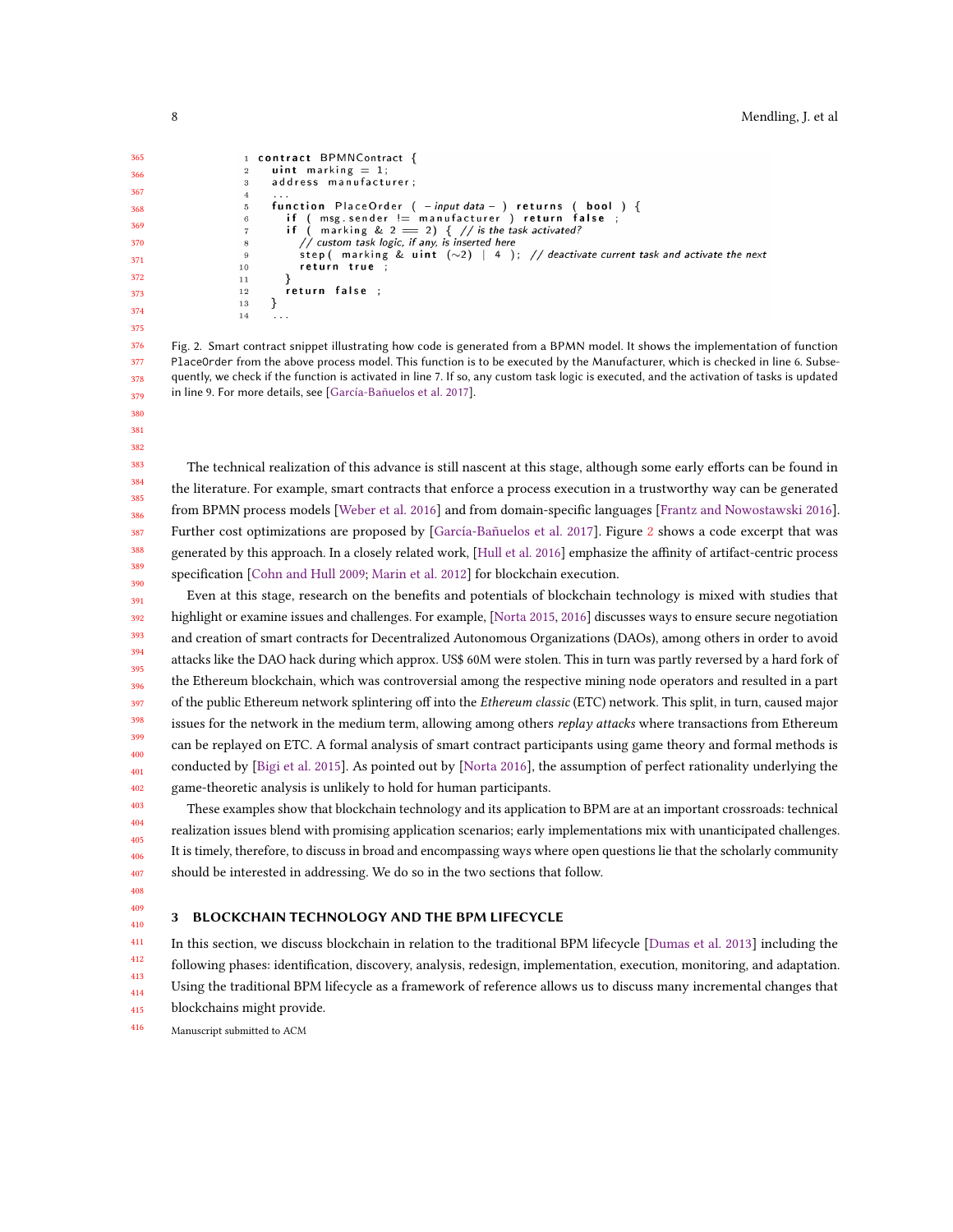#### 417 3.1 Identification

418

429 430

448 449

460 461 462

419 420 421 422 423 424 425 426 427 428 Process identification is concerned with the high-level description and evaluation of a company from a processoriented perspective, thus connecting strategic alignment with process improvement. Currently, identification is mostly approached from an inward-looking perspective [\[Dumas et al.](#page-14-0) [2013\]](#page-14-0). Blockchain technology adds another relevant perspective for evaluating high-level processes in terms of the implied strengths, weaknesses, opportunities, and threats. For example, how can a company systematically identify, which are the most suitable processes for blockchains or most threatened ones. Research is needed into how this perspectives can be integrated into the identification phase. Because blockchains have affinity with the support of inter-organizational processes, process identification may need to encompass not only the needs of one organization, but broader known and even unknown partners.

# 3.2 Discovery

431 432 433 434 435 436 437 438 439 440 441 442 443 444 445 446 447 Process discovery refers to the collection of information about the current way a process operates and its representation as an as-is process model. Currently, classical methods of process discovery and elicitation are complemented by various recent process mining techniques for structured and non-encrypted data [\[van der Aalst](#page-15-9) [2016\]](#page-15-9). Blockchain technology defines new challenges for process discovery techniques: the information may be fragmented and encrypted; accounts and keys can change frequently; and payload data may be stored partly on-chain and partly off-chain. For example, how can a company discover an overall process from blockchain transactions when these might not be logically related to a process identifier? This fragmentation might require a repeated alignment of information from all relevant parties operating on the blockchain. Work on matching could represent a promising starting point to solve this problem [\[Cayoglu et al.](#page-13-3) [2014;](#page-13-3) [Euzenat and Shvaiko](#page-14-17) [2013;](#page-14-17) [Gal](#page-14-18) [2011\]](#page-14-18). There is both the risk and opportunity of conducting process mining on the blockchain. An opportunity could involve establishing trust in how a process or a prospective business partner operates, while a risk is that other parties might be able to understand operational characteristics from blockchain transactions. There are also opportunities for reverse engineering business processes, among others, from smart contracts.

### 3.3 Analysis

450 451 452 453 454 455 456 457 458 459 Process analysis refers to obtaining insights into issues relating to the way a business process currently operates. Currently, the analysis of processes mostly builds on data that is available inside of organizations or from perceptions shared by internal and external process stakeholders [\[Dumas et al.](#page-14-0) [2013\]](#page-14-0). Records of processes executed on the blockchain yield valuable information that can help to assess the case load, durations, frequencies of paths, parties involved, and correlations between unencrypted data items. These pieces of information can be used to discover processes, detect deviations, and conduct root cause analysis [\[van der Aalst](#page-15-9) [2016\]](#page-15-9), ranging over small groups of companies or over an industry at large. The question is which effort is required to bring the available blockchain transaction data into a format that permits such analysis.

### 3.4 Redesign

463 464 465 466 467 468 Process redesign deals with the systematic improvement of a process. Currently, approaches like redesign heuristics build on the assumption that there are recurring patterns of how a process can be improved [\[Vanwersch et al.](#page-15-10) [2016\]](#page-15-10). Blockchain technology offers novel ways of improving specific business processes or resolving specific problems. For instance, instead of involving a trustee to release a payment if an agreed condition is met, a buyer and a seller of Manuscript submitted to ACM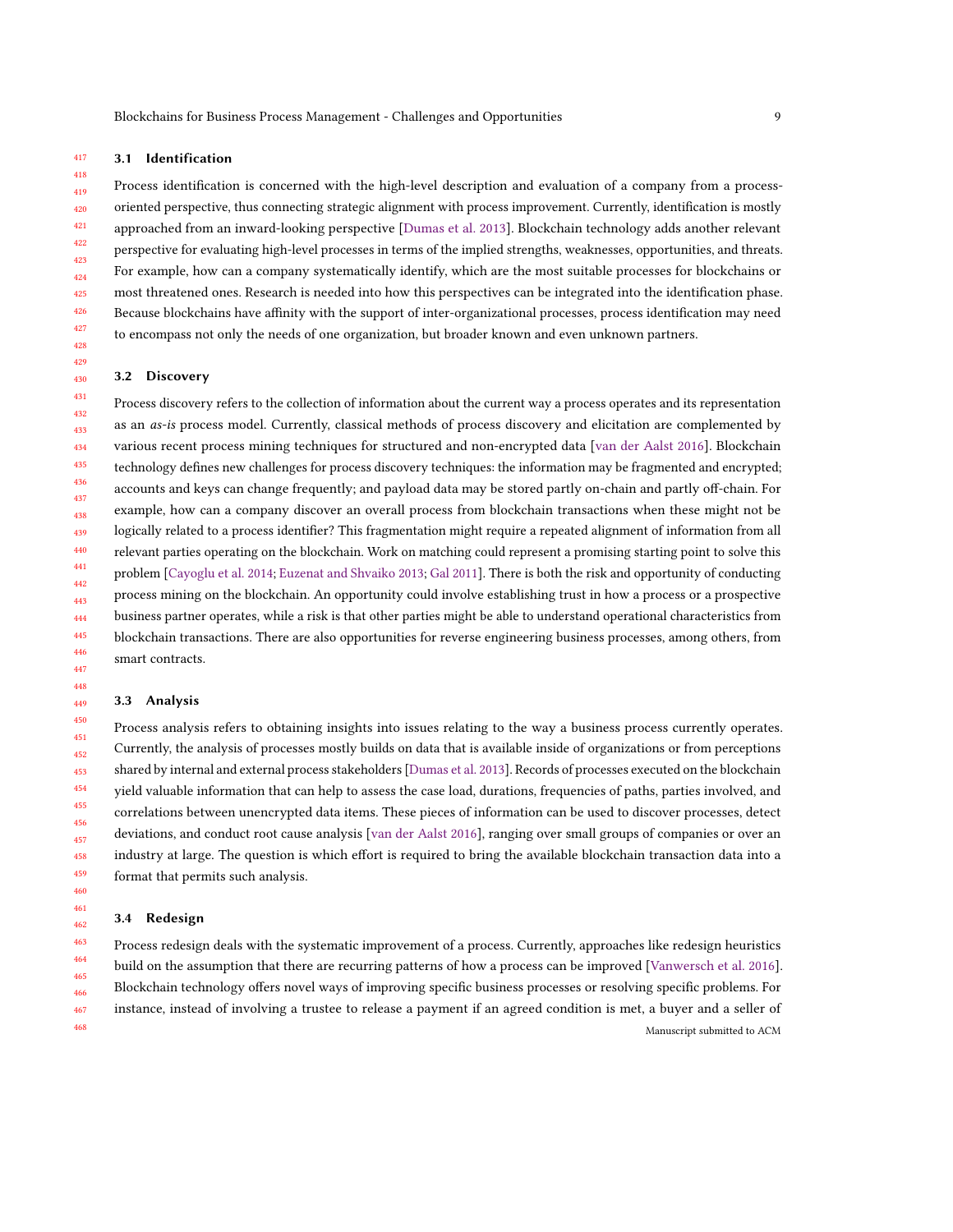469 470 471 472 473 474 475 476 477 478 479 480 481 a house might agree on a smart contract instead. The question is where blockchains can be applied for optimizing existing interactions and where new interaction patterns without a trusted central party can be established, potentially drawing on insights from related research on Web service interaction [\[Barros et al.](#page-13-4) [2005\]](#page-13-4). A promising direction for developing blockchain-appropriate abstractions and heuristics may come from data-aware workflows [\[Marin](#page-14-14) [et al.](#page-14-14) [2012\]](#page-14-14) and BPMN choreography diagrams [\[Decker and Weske](#page-14-19) [2011\]](#page-14-19). Both techniques combine two primary ingredients of blockchain, namely data and process, in a holistic manner that is well-suited for top-down design of cross-organizational processes. It might also be beneficial to formulate blockchain-specific redesign heuristics that could mimic how Incoterms [\[Ramberg](#page-14-20) [2011\]](#page-14-20) define standardized interactions in international trade. Specific challenges for redesign include the joint engineering of blockchain processes between all parties involved, an ongoing problem for choreography design.

- 482
- 483

### 484 485

486

# 3.5 Implementation

487 488 489 490 491 492 493 494 495 496 497 498 499 500 501 Process implementation refers to the procedure of transforming a to-be model into software components executing the business process. Currently, business processes are often implemented using process-aware information systems or business process management systems inside single organizations. In this context, the question is how can the involved parties make sure that the interaction that they deploy on the blockchain supports their process as desired. Some of the challenges regarding the transformation of a process model to blockchain artifacts are discussed by [\[Weber et al.](#page-15-6) [2016\]](#page-15-6). Several ideas from earlier work on choreography can be reused in this new setting [\[Chopra et al.](#page-14-21) [2014;](#page-14-21) [Decker and](#page-14-19) [Weske](#page-14-19) [2011;](#page-14-19) [Mendling and Hafner](#page-14-22) [2008;](#page-14-22) [Telang and Singh](#page-15-11) [2012;](#page-15-11) [van der Aalst and Weske](#page-15-12) [2001;](#page-15-12) [Weber et al.](#page-15-13) [2008\]](#page-15-13). It has to be noted that choreographies have not been adopted by industry to a large extent yet. Despite this, they are especially helpful in inter-organizational settings, where it is not possible to control and monitor a complete process in a centralized fashion because of organizational borders [\[Breu et al.](#page-13-5) [2013\]](#page-13-5). To verify that contracts between choreography stakeholders have been fulfilled, a trust basis, which is not under control of a particular party, needs to be established. Blockchains may serve to establish this kind of trust between stakeholders.

502 503 504 505 506 507 508 509 510 511 512 513 514 515 516 517 518 An important engineering challenge on the implementation level is the identification and definition of abstractions for the design of blockchain-based business process execution. Libraries and operations for engines are required, accompanied by modeling primitives and language extensions of BPMN. Software patterns and anti-patterns will be of good help to engineers designing blockchain-based processes. There is also a need for new approaches for quality assurance, correctness, and verification, as well as for new corresponding criteria. These can build on existing notions of compliance [\[van der Aalst et al.](#page-15-14) [2008\]](#page-15-14), reliability [\[Subramanian et al.](#page-15-15) [2008\]](#page-15-15), quality of services [\[Zeng et al.](#page-15-16) [2004\]](#page-15-16) or data-aware workflow verification [\[Calvanese et al.](#page-13-6) [2013\]](#page-13-6), but will have to go further in terms of consistency and consideration of potential payments. Furthermore, dynamic partner binding and rebinding is a challenge that requires attention. Process participants will have to find partners, either manually or automatically on dedicated marketplaces using dedicated look-up services. The property of inhabiting a certain role in a process might itself be a tradable asset. For example, a supplier might auction off the role of shipper to the highest bidder as part of the process. Finally, as more and more companies use blockchain, there will be a proliferation of smart contract templates available for use. Tools for finding templates appropriate for a given style of collaboration will be essential. All these characteristics emphasize the need for specific testing and verification approaches.

519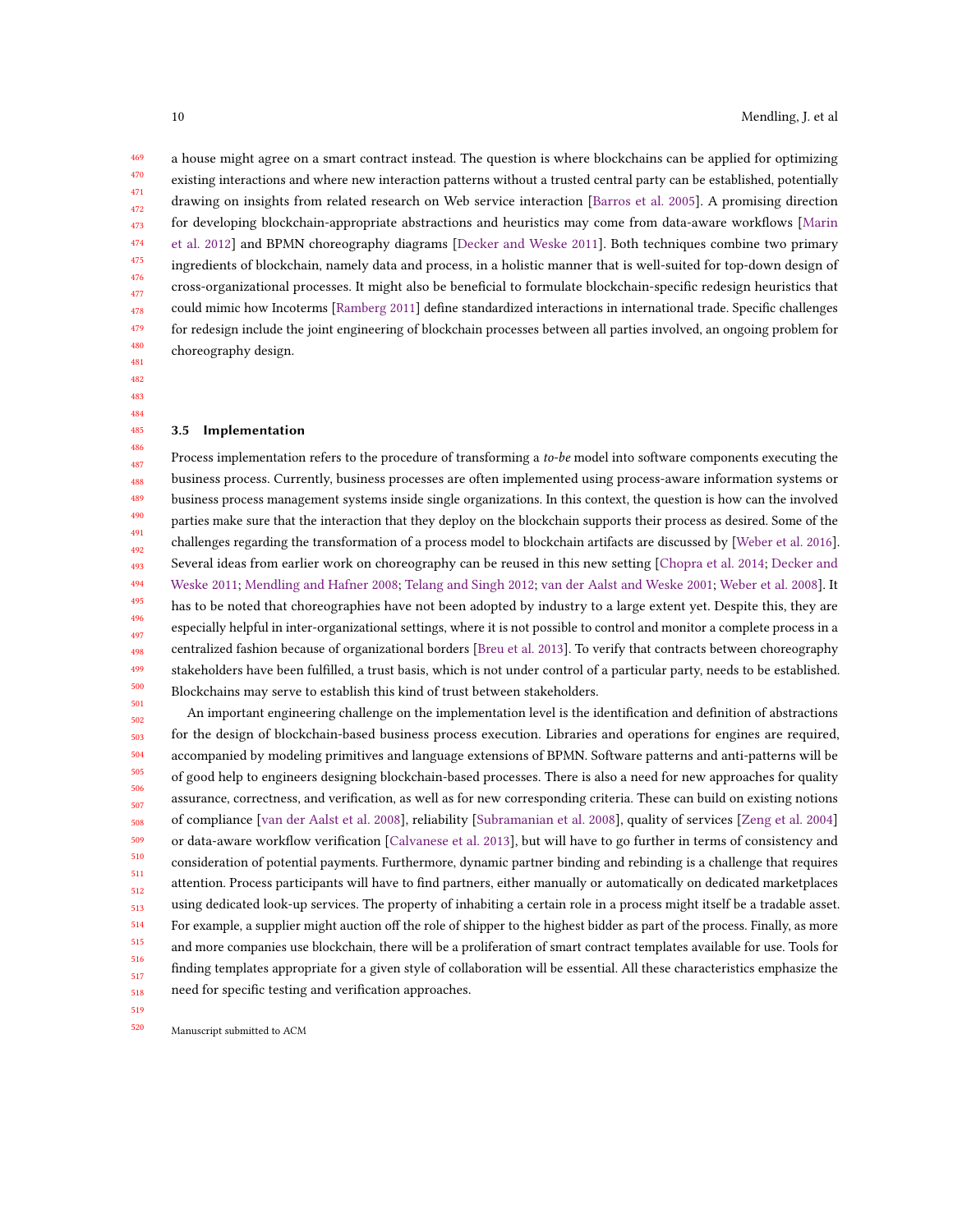#### 521 3.6 Execution

522

535 536 537

553 554 555

572

523 524 525 526 527 528 529 530 531 532 533 534 Execution refers to the instantiation of individual cases and their information-technological processing. Currently, such execution is facilitated by process-aware information systems or business process management systems [\[Dumas et al.](#page-14-0) [2013\]](#page-14-0). For the actual execution of a process deployed on a blockchain following the method of [\[Weber et al.](#page-15-6) [2016\]](#page-15-6), several differences with the traditional ways exist. During the execution of an instance, messages between participants need to be passed as blockchain transactions to the smart contract; resulting messages need to be observed from the blocks in the blockchain. Both of these can be achieved by integrating blockchain technology directly with existing enterprise systems or through the use of dedicated integration components, such as the triggers suggested by [\[Weber et al.](#page-15-6) [2016\]](#page-15-6). First prototypes like Caterpillar as a BPMS that builds on blockchains are emerging [\[López-Pintado et al.](#page-14-23) [2017\]](#page-14-23). The main challenge here involves ensuring correctness and security, especially when monetary assets are transferred using this technology.

### 3.7 Monitoring

538 539 540 541 542 543 544 545 546 547 548 549 550 551 552 Process monitoring refers to collecting events of process executions, displaying them in an understandable way, and triggering alerts and escalation in cases where undesired behavior is observed. Currently, such process execution data is recorded by systems that support process execution [\[Dumas et al.](#page-14-0) [2013\]](#page-14-0). First, we face issues in terms of data fragmentation and encryption as in the analysis phase. For example, the data on the blockchain alone will likely not be enough to monitoring the process, but require an integration with local off-chain data. Once such tracing in place, the global view of the process can be monitored independently by each involved party. This provides a suitable basis for continuous conformance and compliance checking and monitoring of service-level agreements. Second, based on monitoring data exchanged via the blockchain, it is possible to verify if a process instance meets the original process model and the contractual obligations of all involved process stakeholders. For this, blockchain technology can be exploited to store the process execution data and handoffs between process participants. Notably, this is even possible without the usage of smart contracts, i.e., in a first-generation blockchain like the one operated by Bitcoin [\[Prybila et al.](#page-14-24) [2017\]](#page-14-24).

### 3.8 Adaptation

556 557 558 559 560 561 562 563 564 565 566 567 568 569 570 571 Runtime adaptation refers to the concept of changing the process during execution. Currently, this can for instance be achieved by allowing participants in a process to change the model during its execution [\[Reichert and Weber](#page-14-25) [2012\]](#page-14-25). Interacting partners might share a defensive take in order to avoid certain types of adaptation. As discussed by [\[Weber](#page-15-6) [et al.](#page-15-6) [2016\]](#page-15-6), blockchain can be used to enforce conformance with the model, so that participants can rely on the joint model being followed. In such a setting, adaptation is by default something to be avoided: if a participant can change the model, this could be used to gain an unfair advantage over the other participants. For instance, the rules of retrieving cryptocurrency from an escrow account could be changed or the terms of payment. Therefore, process adaptation must strictly adhere to defined paths for it, e.g., any change to a deployed smart contract may require a transaction signed by all participants. More abstractly speaking, in order to preserve trustworthiness it must be clear who can change what, until when and under which circumstances. There are also problems arising in relation to evolution. New smart contracts will be needed to reflect changes to a new version of the process model. Porting running instances from an old version to a new one would require effective coordination mechanisms involving all participants. Some challenges for choreographies are summarized by [\[Fdhila et al.](#page-14-26) [2015\]](#page-14-26).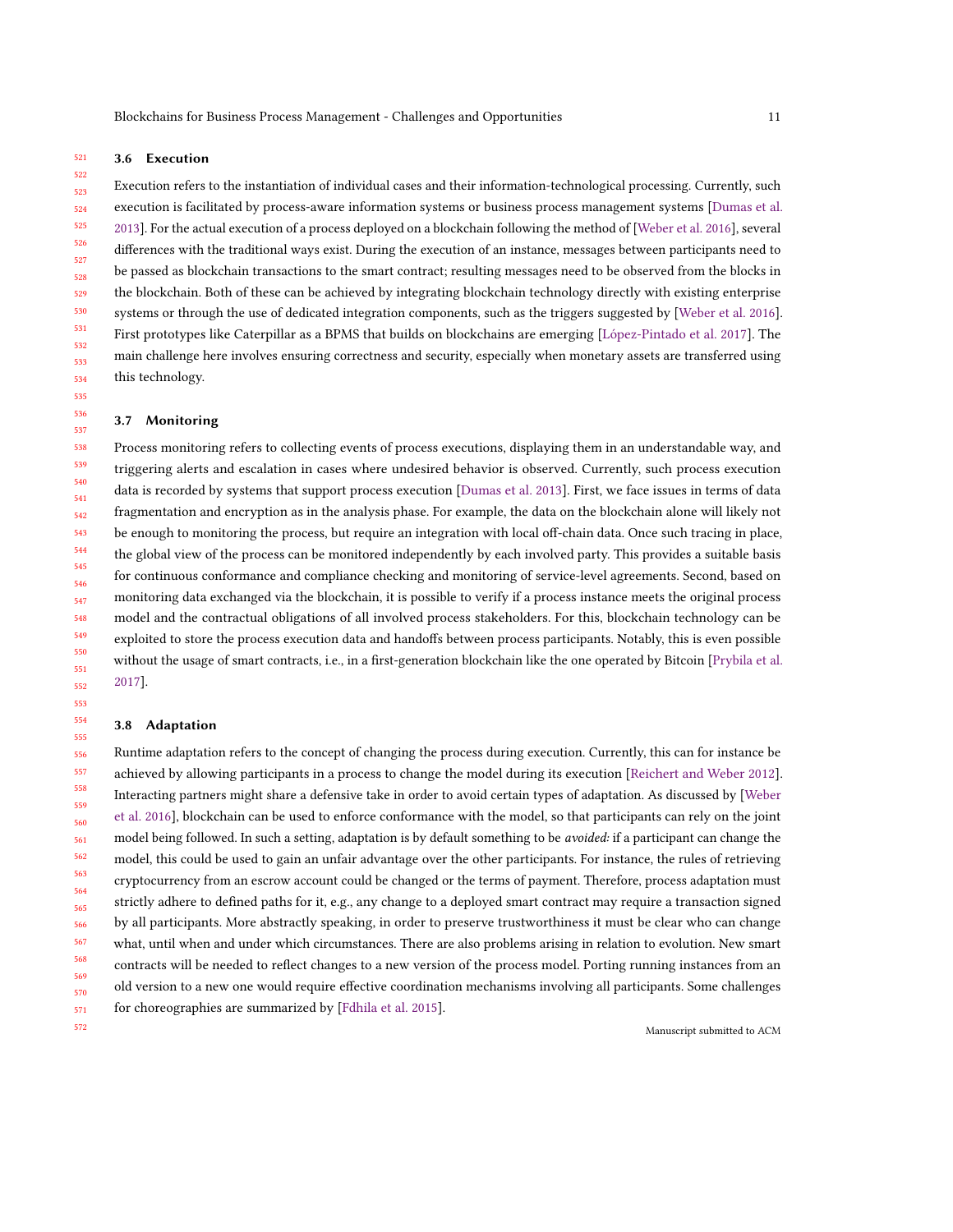### 573

592

594

<span id="page-11-0"></span>4 BLOCKCHAIN TECHNOLOGY AND BPM CAPABILITIES

There are also challenges and opportunities for BPM and blockchain technology beyond the classical BPM lifecycle. We refer to the BPM capability areas [\[Rosemann and vom Brocke](#page-14-1) [2015\]](#page-14-1) beyond the methodological support we reflected above, including strategy, governance, information technology, people, and culture.

### 4.1 Strategy

581 582 583 584 585 586 587 588 589 590 591 Strategic alignment refers to the active management of connections between organizational priorities and business processes [\[Rosemann and vom Brocke](#page-14-1) [2015\]](#page-14-1), which aims at facilitating effective actions to improve business performance. Currently, various approaches to BPM assume that the corporate strategy is defined first and business processes are aligned with the respective strategic imperatives [\[Dumas et al.](#page-14-0) [2013\]](#page-14-0). Blockchain technology challenges these approaches to strategic alignment. For many companies, blockchains define a potential threat to their core business processes. For instance, the banking industry could see a major disintermediation based on blockchain-based payment services [\[Guo](#page-14-27) [and Liang](#page-14-27) [2016\]](#page-14-27). Also lock-in effects [\[Tassey](#page-15-17) [2000\]](#page-15-17) might deteriorate when, for example, the banking service is not the banking network itself anymore, but only the interface to it. These developments could imply that the way how processes are operated could be much stronger dictated by technological innovations outside of companies.

#### 593 4.2 Governance

595 596 597 598 599 600 601 602 603 604 605 606 607 608 BPM governance refers to appropriate and transparent accountability in terms of roles, responsibilities, and decision processes for different BPM-related programs, projects, and operations [\[Rosemann and vom Brocke](#page-14-1) [2015\]](#page-14-1). Currently, BPM as a management approach builds on the explicit definition of BPM-related roles and responsibilities with a focus on the internal operations of a company. Blockchain technology might change governance towards a more externally oriented model of self-governance based on smart contracts. Research on corporate governance investigates agency problems and effective mechanisms to provide effective incentives for intended behavior [\[Shleifer and Vishny](#page-14-28) [1997\]](#page-14-28). Smart contracts can be used to establish new governance models as exemplified by the Decentralized Autonomous Organization (DAO)<sup>[4](#page-11-1)</sup>. It is an important question in how far this idea of the DAO can be extended towards reducing the agency problem of management discretion or eventually eliminate the need for management altogether. Furthermore, the revolutionary change suggested by the DAO for organization shows just how disruptive this technology can be, and whether similarly radical changes could apply to BPM.

## 4.3 Information Technology

611 612 613 614 BPM-related information technology subsumes all systems that support process execution. Currently, business process technology is shaped by process-aware information systems [\[Dumas et al.](#page-14-29) [2005\]](#page-14-29) and business process management systems [\[Weske](#page-15-18) [2012\]](#page-15-18), which both typically assume central control over the process.

616 617 618 619 620 Blockchain technology enables novel ways of process execution, but several challenges in terms of security and privacy have to be considered. While the visibility of encrypted data on a blockchain is restricted, it is up to the participants in the process to ensure that these mechanisms are used according to their confidentiality requirements. Some of these requirements are currently investigated in the financial industry $^5$  $^5$ . Further challenges can be expected with the enactment of the General Data Protection Regulation<sup>[6](#page-11-3)</sup>. It is also not clear, which new attack scenarios on

621

<span id="page-11-2"></span><span id="page-11-1"></span><sup>4</sup><https://daohub.org>

<sup>622</sup> <sup>5</sup><https://gendal.me/2016/04/05/introducing-r3-corda-a-distributed-ledger-designed-for-financial-services/>

<span id="page-11-3"></span><sup>623</sup> <sup>6</sup>[http://eur-lex.europa.eu/legal-content/EN/TXT/?uri=uriserv:OJ.L\\_{}.2016.119.01.0001.01.ENG](http://eur-lex.europa.eu/legal-content/EN/TXT/?uri=uriserv:OJ.L_{}.2016.119.01.0001.01.ENG)

<sup>624</sup> Manuscript submitted to ACM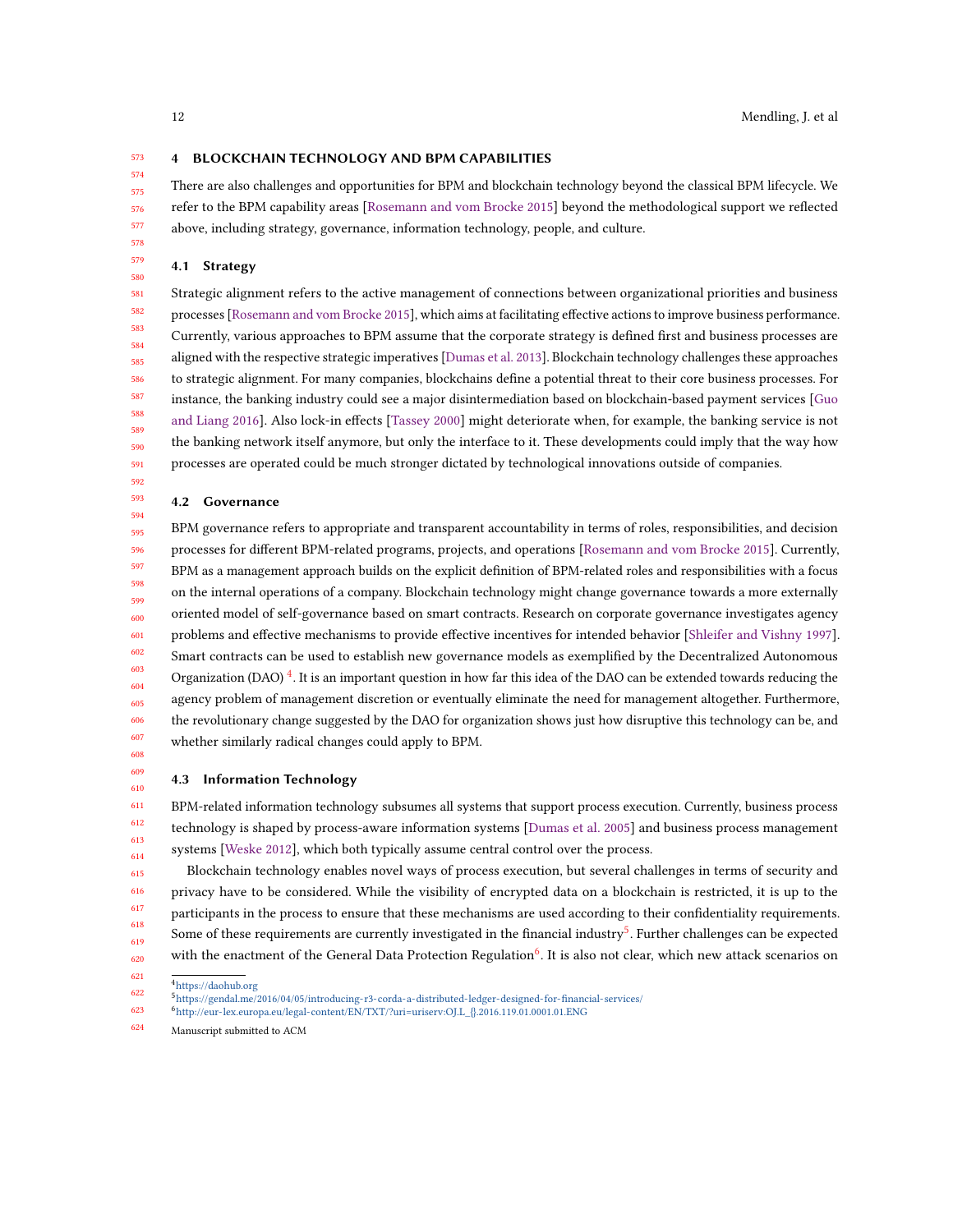625 626 627 628 blockchain networks might emerge [\[Hurlburt](#page-14-30) [2016\]](#page-14-30). Therefore, guidelines for using private, public, or consortiumbased blockchains are required [\[Mougayar](#page-14-3) [2016\]](#page-14-3). It also has to be decided what types of smart contract and which cryptocurrency are allowed to be used in a corporate setting.

## 4.4 People

People in this context refers to all individuals, possibly in different roles, who engage with BPM [\[Rosemann and vom](#page-14-1) [Brocke](#page-14-1) [2015\]](#page-14-1). Currently, these are people who work as process analyst, process manager, process owner or in other process-related roles. The roles of these individuals are shaped by skills in the area of management, business analysis and requirements engineering. In this capability area, the use of blockchain technology requires extensions of their skill sets. New required skills relate to partner and contract management, software enginering, and cryptography. Also, people have to be willing to design blockchain-based collaborations within the frame of existing regulations to enable adoption. This implies that research into blockchain-specific technology acceptance is needed, extending the established technology acceptance model [\[Venkatesh](#page-15-19) [2014\]](#page-15-19).

### 4.5 Culture

Organizational culture is defined by the collective values of a group of people in an organization [\[Rosemann and vom](#page-14-1) [Brocke](#page-14-1) [2015\]](#page-14-1). Currently, BPM is discussed in relation to organizational culture [\[vom Brocke and Sinnl](#page-15-20) [2011\]](#page-15-20) from a perspective that emphasizes an affinity with clan and hierarchy culture [\[Štemberger et al.](#page-15-21) [2017\]](#page-15-21). These culture types are often found in the many companies that use BPM as an approach for documentation. Blockchains are likely to influence organizational culture towards a stronger emphasis on flexibility and an outward-looking perspective. In the competing values framework by [\[Cameron and Quinn](#page-13-7) [2005\]](#page-13-7), these aspects are associated with an adhocracy organizational culture. Furthermore, not only consequences of blockchain adoption have to be studied, but also antecedants. These include organizational factors that facilitate early and successful adoption.

## <span id="page-12-0"></span>5 SEVEN FUTURE RESEARCH DIRECTIONS

Blockchains will fundamentally shift how we deal with transactions in general, and therefore how organizations manage their business processes within their network. Our discussion of challenges in relation to the BPM lifecycle and beyond points to seven major future research directions. For some of them we expect viable insights sooner, for others later. The order loosely reflects how soon such insights might appear.

- (1) Developing a diverse set of execution and monitoring systems on blockchain. Research in this area will have to demonstrate the feasibility of using blockchains for process-aware information system. Among others, design science and algorithm engineering will be required here. Insights from software engineering and distributed systems will be informative.
- (2) Devising new methods for analysis and engineering business processes based on blockchain technology. Research in this topic area will have to investigate how blockchain-based processes can be efficiently specified and deployed. Among others, formal research methods and design science will be required to study this topic. Insights from software engineering and database research will be informative.
- (3) Redesigning processes to leverage the opportunities granted by blockchain. Research in this context will have to investigate how blockchain may allow re-imagining specific processes and the collaboration with external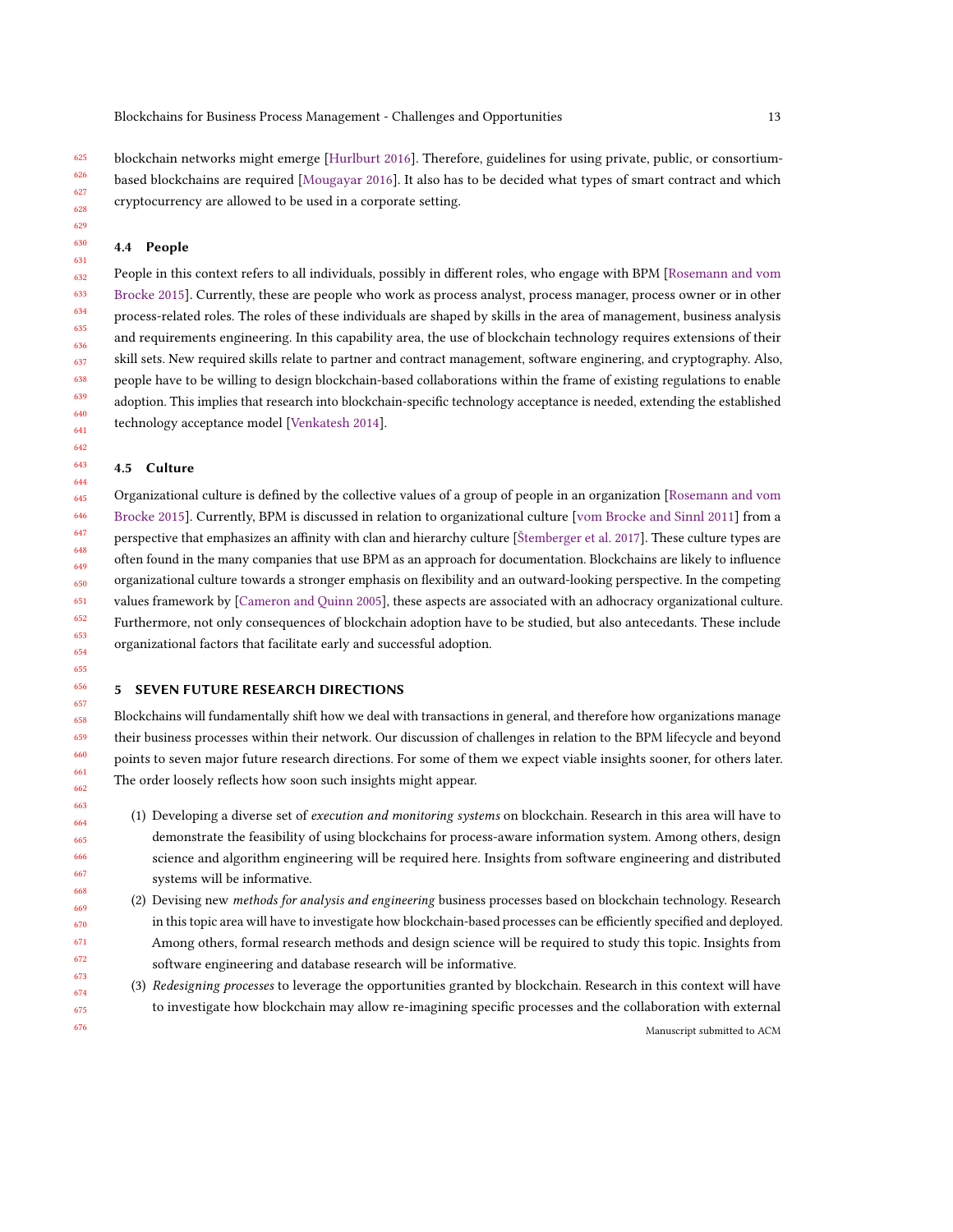stakeholders. The whole area of choreographies may be re-vitalized by this technology. Among others, design science will be required here. Insights from operations management and organizational science will be informative. (4) Defining appropriate methods for evolution and adaptation. Research in this area will have to investigate the potential guarantees that can be made for certain types of evolution and adaptation. Among others, formal research methods will be required here. Insights from theoretical computer science and verification will be informative.

- (5) Developing techniques for identifying, discovering, and analyzing relevant processes for their adoption of blockchain technology. Research on this topic will have to investigate, which characteristics of blockchain as a technology best meet requirements of specific processes. Among others, empirical research methods and design science will be required here. Insights from management science and innovation research will be informative.
- (6) Understanding the impact on strategy and governance of blockchains, in particular regarding new business and governance models enabled by revolutionary innovation based on blockchain. Research in this topic area will have to study which processes in an enterprise setting could be organized differently using blockchain and which consequences this brings. Among others, empirical research methods will be required to investigate this topic. Insights from organizational science and business research will be informative.
- (7) Investigating the culture shift towards openness in the management and execution of business processes, and on hiring as well as upskilling people as needed. Research in this topic area will have to investigate how corporate culture changes with the introduction of blockchains, and in how far this differs from the adoption of other technologies. Among others, empirical methods will be required for research in this area. Insights from organizational science and business research will be informative.

The BPM community has a unique opportunity to help shape this fundamental shift towards a distributed, trustworthy infrastructure to promote inter-organizational processes. With this paper we aim to provide clarity, focus, and impetus for the research challenges that are upon us.

## **REFERENCES**

- <span id="page-13-4"></span>710 Alistair Barros, Marlon Dumas, and Arthur HM ter Hofstede. 2005. Service interaction patterns. In International Conference on Business Process Management. Springer, 302–318.
- <span id="page-13-0"></span>711 712 Iddo Bentov, Ariel Gabizon, and Alex Mizrahi. 2016. Cryptocurrencies Without Proof of Work. Springer Berlin Heidelberg, Berlin, Heidelberg, 142–157. [https://doi.org/10.1007/978-3-662-53357-4\\_10](https://doi.org/10.1007/978-3-662-53357-4_10)
- <span id="page-13-2"></span>713 714 Giancarlo Bigi, Andrea Bracciali, Giovanni Meacci, and Emilio Tuosto. 2015. Validation of Decentralised Smart Contracts Through Game Theory and Formal Methods. Springer International Publishing, 142–161.
- <span id="page-13-1"></span>715 716 J. Bonneau, A. Miller, J. Clark, A. Narayanan, J. A. Kroll, and E. W. Felten. 2015. SoK: Research Perspectives and Challenges for Bitcoin and Cryptocurrencies. In 2015 IEEE Symposium on Security and Privacy. 104–121. <https://doi.org/10.1109/SP.2015.14>
- <span id="page-13-5"></span>717 718 719 Ruth Breu, Schahram Dustdar, Johann Eder, Christian Huemer, Gerti Kappel, Julius Köpke, Philip Langer, Jürgen Mangler, Jan Mendling, Gustaf Neumann, Stefanie Rinderle-Ma, Stefan Schulte, Stefan Sobernig, and Barbara Weber. 2013. Towards Living Inter-Organizational Processes. In 15th IEEE Conference on Business Informatics. IEEE, 363–366. <https://doi.org/dx.doi.org/10.1109/CBI.2013.59>

<span id="page-13-6"></span>720 721 Diego Calvanese, Giuseppe De Giacomo, and Marco Montali. 2013. Foundations of data-aware process analysis: a database theory perspective. In Proceedings of the 32nd ACM SIGMOD-SIGACT-SIGART Symposium on Principles of Database Systems, PODS 2013, New York, NY, USA - June 22 - 27, 2013, Richard Hull and Wenfei Fan (Eds.). ACM, 1–12.

- <span id="page-13-7"></span>722 723 Kim S Cameron and Robert E Quinn. 2005. Diagnosing and changing organizational culture: Based on the competing values framework. John Wiley & Sons.
- <span id="page-13-3"></span>724 Ugur Cayoglu, Remco M. Dijkman, Marlon Dumas, Peter Fettke, Luciano García-Bañuelos, Philip Hake, Christopher Klinkmüller, Henrik Leopold, André Ludwig, Peter Loos, Jan Mendling, Andreas Oberweis, Andreas Schoknecht, Eitam Sheetrit, Tom Thaler, Meike Ullrich, Ingo Weber, and Matthias
- 725 726 Weidlich. 2014. Report: The Process Model Matching Contest 2013. In Business Process Management Workshops - BPM 2013 International Workshops, Beijing, China, August 26, 2013, Revised Papers (Lecture Notes in Business Information Processing), Niels Lohmann, Minseok Song, and Petia Wohed
- 727 (Eds.), Vol. 171. Springer, 442–463.

<sup>728</sup> Manuscript submitted to ACM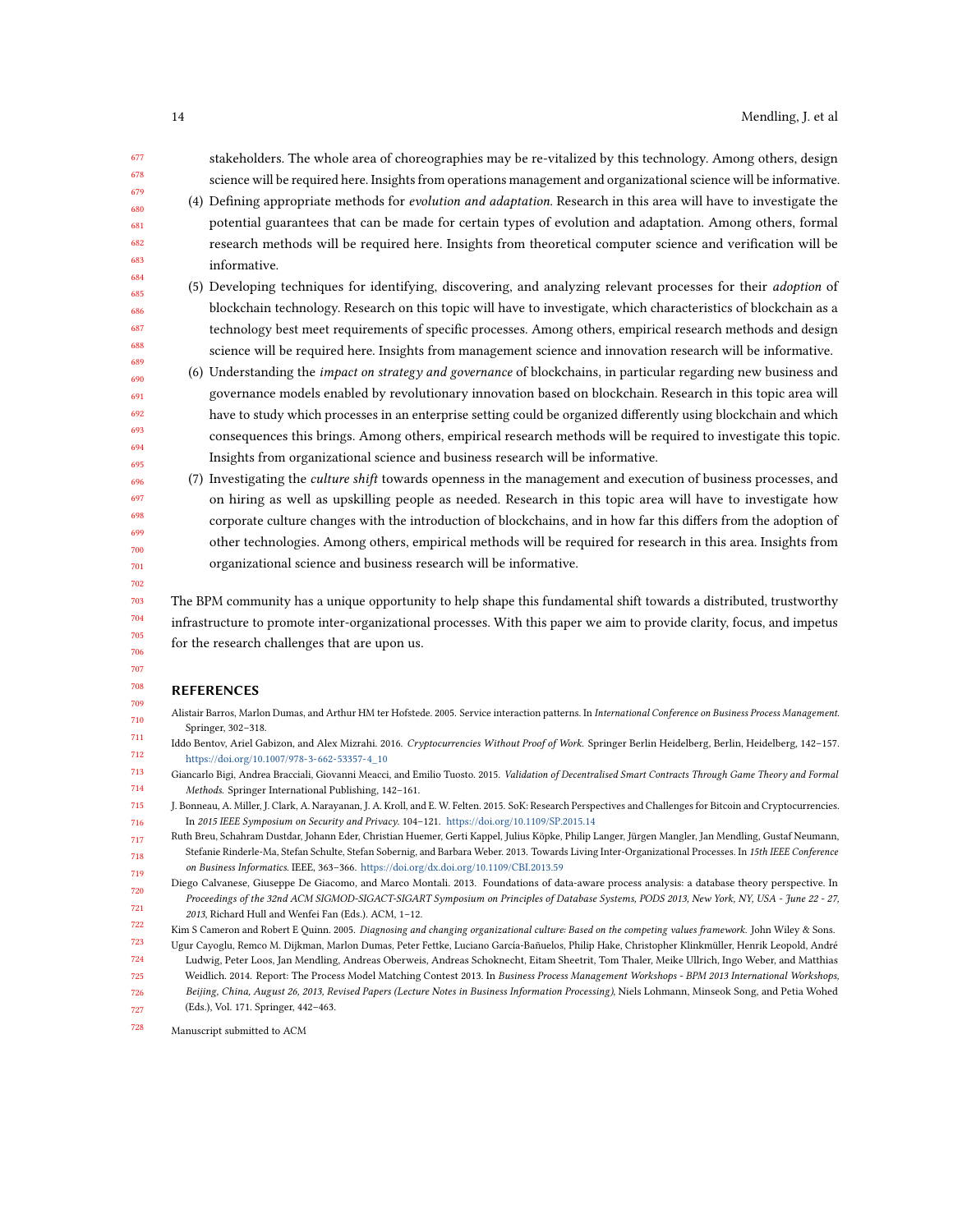### Blockchains for Business Process Management - Challenges and Opportunities 15

- <span id="page-14-21"></span>729 730 731 Amit K. Chopra, Fabiano Dalpiaz, F. Başak Aydemir, Paolo Giorgini, John Mylopoulos, and Munindar P. Singh. 2014. Protos: Foundations for Engineering Innovative Sociotechnical Systems. In Proceedings of the 18th IEEE International Requirements Engineering Conference (RE). IEEE Computer Society, Karlskrona, Sweden, 53–62.
- <span id="page-14-13"></span>732 733 David Cohn and Richard Hull. 2009. Business Artifacts: A Data-centric Approach to Modeling Business Operations and Processes. IEEE Data Eng. Bull. 32, 3 (2009), 3–9. <http://sites.computer.org/debull/A09sept/david.pdf>
- <span id="page-14-9"></span>734 Christian Decker and Roger Wattenhofer. 2013. Information propagation in the Bitcoin network.. In P2P. IEEE, 1–10.
- <span id="page-14-19"></span>735 Gero Decker and Mathias Weske. 2011. Interaction-centric modeling of process choreographies. Inf. Syst. 36, 2 (2011), 292–312.
- <span id="page-14-5"></span>736 Gurpreet Dhillon and James Backhouse. 2000. Technical opinion: Information system security management in the new millennium. Commun. ACM 43, 7 (2000), 125–128.
- <span id="page-14-0"></span>737 Marlon Dumas, Marcello La Rosa, Jan Mendling, and Hajo A. Reijers. 2013. Fundamentals of Business Process Management. Springer.
- <span id="page-14-29"></span>738 739 Marlon Dumas, Wil M. P. van der Aalst, and Arthur H. M. ter Hofstede. 2005. Process-Aware Information Systems: Bridging People and Software Through Process Technology. Wiley. <http://eu.wiley.com/WileyCDA/WileyTitle/productCd-0471663069.html>
- <span id="page-14-17"></span>740 Jérôme Euzenat and Pavel Shvaiko. 2013. Ontology Matching, Second Edition. Springer.
- <span id="page-14-7"></span>741 742 Ittay Eyal and Emin Gün Sirer. 2014. Majority Is Not Enough: Bitcoin Mining Is Vulnerable. Springer Berlin Heidelberg, Berlin, Heidelberg, 436–454. [https://doi.org/10.1007/978-3-662-45472-5\\_28](https://doi.org/10.1007/978-3-662-45472-5_28)
- <span id="page-14-26"></span>743 744 Walid Fdhila, Conrad Indiono, Stefanie Rinderle-Ma, and Manfred Reichert. 2015. Dealing with change in process choreographies: Design and implementation of propagation algorithms. Inf. Syst. 49 (2015), 1–24. <https://doi.org/10.1016/j.is.2014.10.004>
- <span id="page-14-11"></span>745 746 Christopher K Frantz and Mariusz Nowostawski. 2016. From Institutions to Code: Towards Automated Generation of Smart Contracts. In Workshop on Engineering Collective Adaptive Systems (eCAS), co-located with SASO, Augsburg.
	- Avigdor Gal. 2011. Uncertain schema matching. Morgan & Claypool Publishers.
- <span id="page-14-18"></span><span id="page-14-4"></span>747 748 Luciano García-Bañuelos, Alexander Ponomarev, Marlon Dumas, and Ingo Weber. 2017. Optimized Execution of Business Processes on Blockchain. In BPM'17: International Conference on Business Process Management. Barcelona, Spain.
- <span id="page-14-27"></span><span id="page-14-12"></span><span id="page-14-8"></span>749 750 751 Arthur Gervais, Ghassan O. Karame, Karl Wüst, Vasileios Glykantzis, Hubert Ritzdorf, and Srdjan Capkun. 2016. On the Security and Performance of Proof of Work Blockchains. In Proceedings of the 2016 ACM SIGSAC Conference on Computer and Communications Security (CCS '16). ACM, New York, NY, USA, 3–16. <https://doi.org/10.1145/2976749.2978341>
	- Ye Guo and Chen Liang. 2016. Blockchain application and outlook in the banking industry. Financial Innovation 2, 1 (2016), 24.
	- Richard Hull, Vishal S. Batra, Yi-Min Chen, Alin Deutsch, Fenno F. Terry Heath III, and Victor Vianu. 2016. Towards a Shared Ledger Business Collaboration Language Based on Data-Aware Processes. In Service-Oriented Computing - 14th International Conference, ICSOC 2016, Banff, AB, Canada, October 10-13, 2016, Proceedings (Lecture Notes in Computer Science), Quan Z. Sheng, Eleni Stroulia, Samir Tata, and Sami Bhiri (Eds.), Vol. 9936. Springer, 18–36. George Hurlburt. 2016. Might the Blockchain Outlive Bitcoin? IT Professional 18, 2 (2016), 12–16.
	- A. Kosba, A. Miller, E. Shi, Z. Wen, and C. Papamanthou. 2016. Hawk: The Blockchain Model of Cryptography and Privacy-Preserving Smart Contracts. In 2016 IEEE Symposium on Security and Privacy (SP). 839–858. <https://doi.org/10.1109/SP.2016.55>
- <span id="page-14-30"></span><span id="page-14-23"></span><span id="page-14-6"></span>758 759 760 761 Orlenys López-Pintado, Luciano García-Bañuelos, Marlon Dumas, and Ingo Weber. 2017. Caterpillar: A Blockchain-Based Business Process Management System. In Proceedings of the BPM Demo Track and BPM Dissertation Award co-located with 15th International Conference on Business Process Modeling (BPM 2017), Barcelona, Spain, September 13, 2017. (CEUR Workshop Proceedings), Robert Clarisó, Henrik Leopold, Jan Mendling, Wil M. P. van der Aalst, Akhil Kumar, Brian T. Pentland, and Mathias Weske (Eds.), Vol. 1920. CEUR-WS.org. <http://ceur-ws.org/Vol-1920>
- <span id="page-14-14"></span>762 763 Mike Marin, Richard Hull, and Roman Vaculín. 2012. Data Centric BPM and the Emerging Case Management Standard: A Short Survey. In Business Process Management Workshops, Tallinn, Estonia, September 3, 2012. Revised Papers. Springer, 24–30.
- <span id="page-14-22"></span>764 765 Jan Mendling and Michael Hafner. 2008. From WS-CDL choreography to BPEL process orchestration. J. Enterprise Information Management 21, 5 (2008), 525–542.
	- W Mougayar. 2016. The Business Blockchain: Promise, Practice, and Application of the Next Internet Technology. (2016).
	- Satoshi Nakamoto. 2008. Bitcoin: A peer-to-peer electronic cash system. (2008).
- <span id="page-14-10"></span>767 768 Michael Nofer, Peter Gomber, Oliver Hinz, and Dirk Schiereck. 2017. Blockchain. Business & Information Systems Engineering 59, 3 (2017), 183–187. <https://doi.org/10.1007/s12599-017-0467-3>
- <span id="page-14-15"></span>769 770 Alex Norta. 2015. Creation of Smart-Contracting Collaborations for Decentralized Autonomous Organizations. In BIR'15: International Conference on Perspectives in Business Informatics Research. 3–17.
- <span id="page-14-16"></span>771 772 Alex Norta. 2016. Designing a Smart-Contract Application Layer for Transacting Decentralized Autonomous Organizations. In ICACDS'16: International Conference on Advances in Computing and Data Sciences.
- <span id="page-14-24"></span>773 774 Christoph Prybila, Stefan Schulte, Christoph Hochreiner, and Ingo Weber. 2017. Runtime Verification for Business Processes Utilizing the Bitcoin Blockchain. arXiv report 1706.04404. arXiv. <https://arxiv.org/abs/1706.04404>
- <span id="page-14-20"></span>775 Jan Ramberg. 2011. ICC Guide to Incoterms 2010. ICC.

<span id="page-14-3"></span><span id="page-14-2"></span>766

780

- <span id="page-14-25"></span>776 777 Manfred Reichert and Barbara Weber. 2012. Enabling Flexibility in Process-Aware Information Systems - Challenges, Methods, Technologies. Springer. <https://doi.org/10.1007/978-3-642-30409-5>
- <span id="page-14-1"></span>778 Michael Rosemann and Jan vom Brocke. 2015. The six core elements of business process management. In Handbook on Business Process Management 1. Springer, 105–122.
- <span id="page-14-28"></span>779 Andrei Shleifer and Robert W Vishny. 1997. A survey of corporate governance. The journal of finance 52, 2 (1997), 737–783.